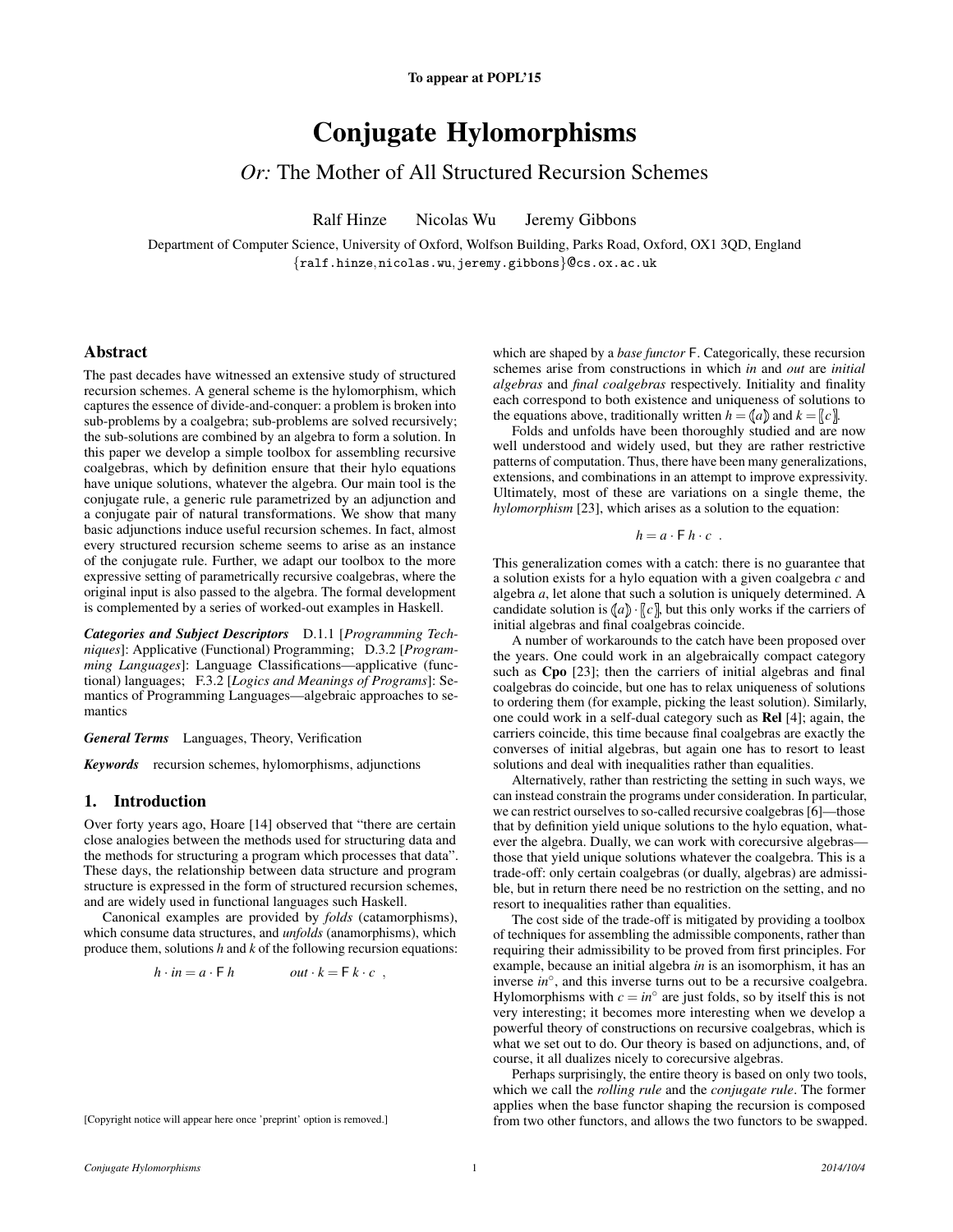The latter allows us to shunt functors between the producer and consumer parts of the hylo. The conjugate rule is parametrized by an adjunction and a conjugate pair of natural transformations. In a sense, it can be considered the *mother of all recursion schemes*, as almost every recursion scheme can be framed as an instance of this rule: folds and unfolds [\[10,](#page-11-4) [21,](#page-11-5) [23\]](#page-11-1), folds with parameters [\[26\]](#page-11-6), mutu- and zygomorphisms [\[8,](#page-11-7) [20\]](#page-11-8), histo- and futumorphisms [\[29\]](#page-11-9), generalized folds [\[5\]](#page-11-10), recursion schemes from comonads [\[31\]](#page-11-11), and adjoint folds [\[11\]](#page-11-12).

This is not the first time this topic has been visited, and indeed most of the results in Section [3](#page-2-0) appear in Capretta et al. [\[6\]](#page-11-3), albeit using different machinery—comonads and distributive laws—and with substantially longer proofs. We demonstrate that each of their comonadic schemes also arises by instantiating the conjugate rule to an adjunction that generates the comonad. Indeed, in many ways the present work extends the unification of structured recursion schemes presented in [\[13\]](#page-11-13), which showed that recursion schemes from comonads [\[31\]](#page-11-11) are subsumed by adjoint folds [\[11\]](#page-11-12). Rather pleasingly, the generalization from initial algebras to recursive coalgebras streamlines many of the proofs. A distinct advantage of adjunctions over comonads is that the former compose nicely: we can build advanced recursion schemes out of simple ones by composing the underlying adjunctions (Section [3.5\)](#page-6-0).

Folds are equivalent to paramorphisms [\[22\]](#page-11-14), the Squiggol rendering of primitive recursion, where the input is also passed to the algebra. However, when we generalize initial algebras to recursive coalgebras this equivalence no longer holds. Practical considerations suggest that providing the inputs is useful, and this motivates us to extend the theory to include so-called parametrically recursive coalgebras. (There is also a dual variation [\[24\]](#page-11-15) corresponding to apomorphisms [\[32\]](#page-11-16), which allow the coalgebra to stop the recursion early.) Here is where we feel the benefit of a unified approach: we show that the rolling and the conjugate rule can be generalized to this more expressive setting, generalizing all of their instances in one go. (There is only one exception; see Section [5.6.](#page-9-0))

- In summary, this paper makes the following novel contributions: • we unify and substantially simplify prior work on structured recursion schemes;
- we identify two central adjunction-like techniques for proving the uniqueness of a wide range of recursion equations;
- we generalize these techniques to the more expressive setting of parametrically recursive coalgebras.

The rest of the paper is structured as follows. Section [2](#page-1-0) provides some background category theory, with an overview of important adjunctions. In Section [3](#page-2-0) we discuss hylomorphisms, and introduce the two cornerstones of our theory: the rolling rule and the conjugate rule. We provide all of the proofs, as they serve as templates for the development in Section [5.](#page-7-0) We support our claim that almost all known structured recursion schemes can be expressed as instances of the conjugate rule. We illustrate the schemes through a number of Haskell examples as we go. More elaborate examples based on dynamic programming are given in Section [4.](#page-6-1) We then extend the theory in Section [5](#page-7-0) to cover parametrically recursive coalgebras; in particular, we adapt the rolling and the conjugate rule to the new setting. We follow this with further examples in Section [6.](#page-9-1) Finally, Section [7](#page-10-0) discusses related work, and Section [8](#page-11-17) concludes.

### <span id="page-1-0"></span>2. Background

This paper assumes a basic knowledge of category theory: the reader should be familiar with the notions of functors and natural transformations. In this section we fix the notation and establish the concepts that will be used in the remainder of the paper. For the most part this material is standard, and can safely be glossed over on an initial reading, except perhaps the material on conjugates.

# 2.1 Algebras and Coalgebras

Algebras and coalgebras form the basis for the categorical description of structured recursion schemes.

Given an endofunctor  $F : \mathscr{C} \to \mathscr{C}$ , a so-called *base functor*, an F-algebra is a pair  $(a, A)$ , where  $a : F A \rightarrow A$  is an arrow and  $A : C$  is an object, which are known respectively as the *action* and *carrier* of the algebra. (We deviate a little from the standard notation  $(A, a)$ , in order to have a syntax that distinguishes algebras from coalgebras.) Since the action determines its carrier, it is often used by itself to refer to the F-algebra. An F-homomorphism between algebras (*a*,*A*) and  $(b, B)$  is an arrow  $h : A \rightarrow B : C$  such that  $h \cdot a = b \cdot F h$ .



F-homomorphisms compose, and there is an identity, so F-algebras and F-homomorphisms form a category, which we call  $\mathsf{F}\text{-}\mathbf{Alg}(\mathscr{C})$ . The initial object of this category, if it exists, is given by  $(in, \mu)$ and called the *initial* F*-algebra*. Initiality implies that to each F-algebra, (*a*,*A*), there corresponds a unique F-homomorphism,  $(a)$ : (*in*,  $\mu$ F)  $\rightarrow$  (*a*,*A*), called a *fold*. The algebra *in* is, in fact, an isomorphism, so  $\mu$ F is a fixed-point of F (in a certain sense, the least fixed-point); this fact is known as Lambek's Lemma [\[18\]](#page-11-18).

Dually, given an endofunctor  $G: \mathscr{C} \to \mathscr{C}$ , a G-coalgebra is a pair  $(C, c)$ , where  $C : \mathscr{C}$  is the carrier and  $c : C \rightarrow G$  *C* is the action of the coalgebra. A G-homomorphism between coalgebras  $(C, c)$  and  $(D,d)$  is an arrow  $h: C \to D: C$  that satisfies  $G h \cdot c = d \cdot h$ . Just as before, a category  $G\text{-}\mathbf{Coalg}(\mathscr{C})$  can be formed from  $G\text{-}\mathrm{coalg}$ and G-homomorphisms. The final object of this category, if it exists, is given by (νG,*out*) and called the *final* G*-coalgebra*. The unique homomorphism to the G-algebra  $(C, c)$ , called an *unfold*, is written  $[c]$  :  $C \rightarrow \nu G$ .

Throughout, we use Haskell as a lingua franca for exemplifying categorical constructions. However, we are careful to distinguish between inductive and coinductive types, which Haskell conflates.

Example 2.1. The semantics of the inductive datatype *Tree* defined

**data**  $Tree = Empty \mid Node \text{Tree } \mathbb{Z}$  *Tree* 

is given by the initial algebra (*in*,µTree), where the *base functor*

data Tree *tree* = Empty | Node *tree* **Z** *tree*

abstracts away from the recursive occurrences of *Tree*. The Haskell rendering of the isomorphism *in*, the action of the initial algebra, amounts to a simple renaming of constructors.  $\Box$ 

The category  $\mathsf{F}\text{-}\mathbf{Alg}(\mathscr{C})$  has more structure than  $\mathscr{C}$ . The forgetful or underlying functor  $U^F$ : F-Alg( $\mathscr{C}$ )  $\rightarrow \mathscr{C}$  forgets about the additional structure:  $U^{\mathsf{F}}(a,A) = A$  and  $U^{\mathsf{F}}(h) = h$ . An analogous functor can be defined for coalgebras:  $\bigcup_{G}$ : **G-Coalg**( $\mathscr{C}$ )  $\rightarrow \mathscr{C}$ .

*Liftings and coliftings* A functor  $\overline{H}$ : F-Alg( $\mathscr{C}$ )  $\rightarrow$  G-Alg( $\mathscr{D}$ ) is called a *lifting* of  $H: \mathscr{C} \to \mathscr{D}$  iff  $H \circ U^{\mathsf{F}} = U^{\mathsf{G}} \circ \overline{H}$ . For liftings, the action on the carrier and on homomorphisms is fixed; the action on the algebra can be specified using a natural transformation  $\lambda : H \circ F \leftarrow G \circ H$ , allowing us to define  $H^{\lambda}$  as a lifting:

<span id="page-1-2"></span>
$$
\mathsf{H}^{\lambda}(a,A) = (\mathsf{H} a \cdot \lambda A, \mathsf{H} A) \qquad \mathsf{H}^{\lambda} h = \mathsf{H} h . \qquad (2.1)
$$

Since we use the action of an algebra to refer to the algebra itself, we often abbreviate H  $a \cdot \lambda A$  by H<sup> $\lambda$ </sup> a.

Dually, H : F-Coalg( $\mathscr{C}$ )  $\rightarrow$  G-Coalg( $\mathscr{D}$ ) is a colifting of H :  $\mathscr{C} \to \mathscr{D}$  iff  $\bigcup_{\mathsf{G}} \circ \underline{\mathsf{H}} = \mathsf{H} \circ \bigcup_{\mathsf{F}}$ . Given  $\lambda : \mathsf{H} \circ \mathsf{F} \to \mathsf{G} \circ \mathsf{H}$  we can define a colifting as follows:

<span id="page-1-1"></span>
$$
\mathsf{H}_{\lambda}(C,c) = (\mathsf{H} C, \lambda C \cdot \mathsf{H} c) \qquad \mathsf{H}_{\lambda} h = \mathsf{H} h . \qquad (2.2)
$$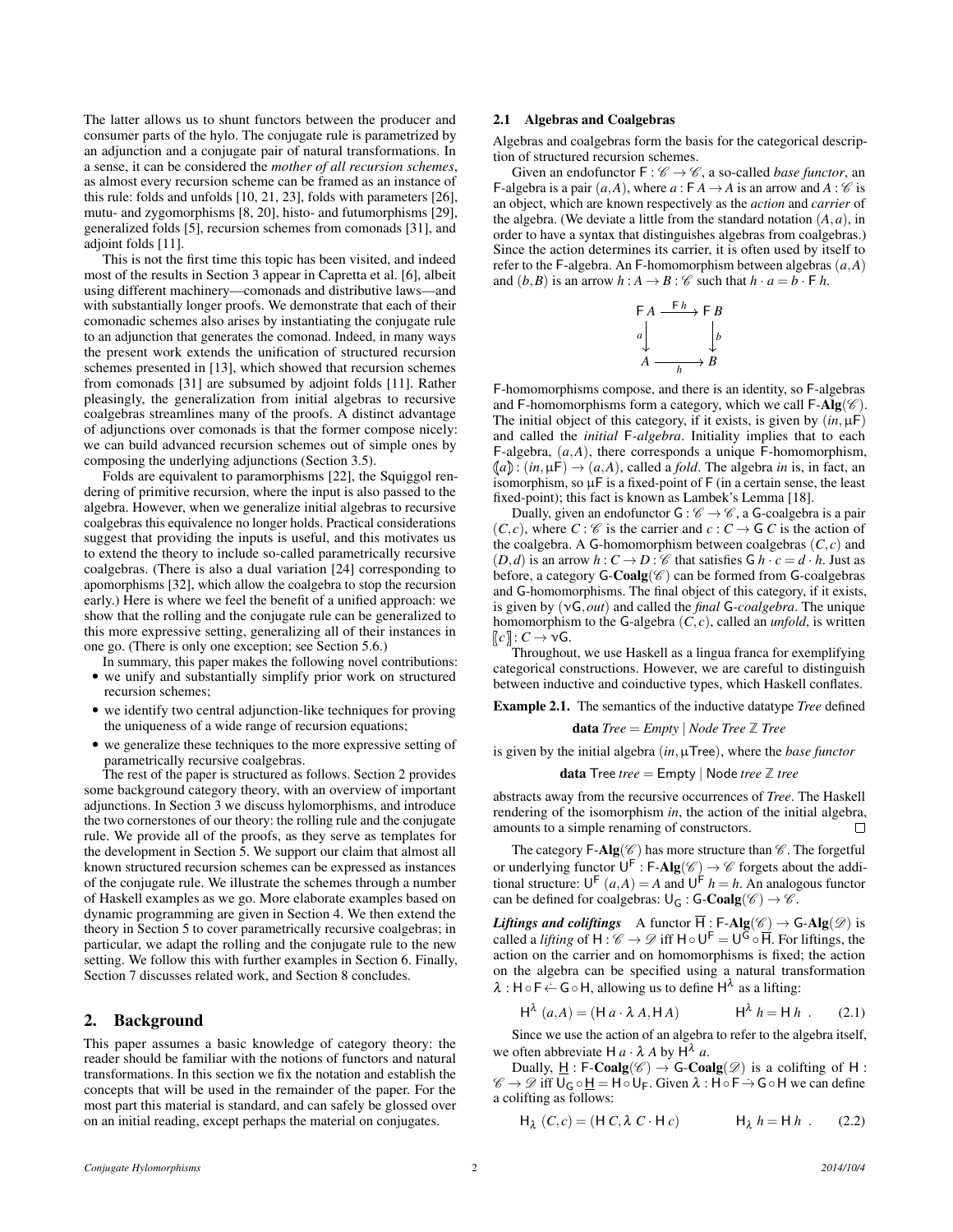# <span id="page-2-8"></span>2.2 Adjunctions

Adjunctions were introduced by Kan [\[17\]](#page-11-19) and are so pervasive in the study of category theory that Mac Lane [\[19,](#page-11-20) p.vii] noted "Adjoint functors arise everywhere." Our work supports this view: adjunctions provide a unified framework for program transformation.

Given categories  $\mathscr{C}, \mathscr{D}$ , we say that functors  $L : \mathscr{C} \leftarrow \mathscr{D}$  and  $R: \mathscr{C} \to \mathscr{D}$  form an adjunction, written  $L \dashv R: \mathscr{C} \to \mathscr{D}$  or

$$
\mathscr{C}\xrightarrow[\begin{array}{c} \bot \\ \hline \mathsf{R} \end{array}\mathscr{D}\quad,
$$

iff there is a bijection between the sets of arrows

$$
\lfloor - \rfloor : \mathscr{C}(\mathsf{L}\,A,B) \cong \mathscr{D}(A,\mathsf{R}\,B): \lceil - \rceil
$$

that is natural both in *A* and *B*. We say that L is a *left adjoint* for R, and R a *right adjoint* for L; the isomorphism  $|-|$  is called the *left adjunct*, and its inverse  $\lceil - \rceil$  the *right adjunct*.

That the adjuncts  $|-|$  and  $[-]$  are mutually inverse can be captured using an equivalence:

<span id="page-2-2"></span>
$$
f = [g] \iff |f| = g , \tag{2.3}
$$

for all  $f: L A \rightarrow B : \mathscr{C}$  and  $g: A \rightarrow R B : \mathscr{D}$ . The naturality properties of the adjuncts are alternatively expressed as fusion laws.

$$
R k \cdot [f] \cdot h = [k \cdot f \cdot L \cdot h]
$$
 (2.4a)

$$
k \cdot [g] \cdot \mathsf{L} \, h = [\mathsf{R} \, k \cdot g \cdot h] \tag{2.4b}
$$

An alternative definition of adjunctions is based on the natural transformations  $\epsilon = \lceil id \rceil$  and  $\eta = |id|$ , which are called the *counit*  $\epsilon : L \circ R \rightarrow Id$  and the *unit*  $\eta : Id \rightarrow R \circ L$  of the adjunction. All in all, an adjunction consists of six entities: two functors, two adjuncts, and two units. Each can be defined in terms of the others:

<span id="page-2-7"></span>
$$
[g] = \varepsilon B \cdot L g \qquad \varepsilon = [id] \qquad L h = [\eta B \cdot h]
$$
  

$$
|f| = Rf \cdot \eta A \qquad \eta = |id| \qquad R k = |k \cdot \varepsilon A| \qquad (2.5)
$$

Example 2.2. Coproducts and products arise as left and right adjoints  $(+)$   $\exists \Delta \exists (x)$  of the diagonal functor  $\Delta : \mathscr{C} \rightarrow \mathscr{C} \times \mathscr{C}$ defined by  $\Delta A = (A, A)$  and  $\Delta f = (f, f)$ .

$$
\mathscr{C}\xrightarrow[\Delta]{\begin{array}{c}\begin{array}{c}\begin{array}{c}\begin{array}{c}\begin{array}{c}\begin{array}{c}\end{array}\end{array}\\\begin{array}{c}\end{array}\\\begin{array}{c}\end{array}\end{array}\\\begin{array}{c}\begin{array}{c}\end{array}\end{array}\end{array}\end{array}\end{array}\mathscr{C}\times\mathscr{C}\end{array}\end{array}\end{array}\qquad\mathscr{C}\times\mathscr{C}\xrightarrow[\begin{array}{c}\begin{array}{c}\begin{array}{c}\begin{array}{c}\begin{array}{c}\end{array}\end{array}\\\begin{array}{c}\begin{array}{c}\begin{array}{c}\end{array}\end{array}\end{array}\end{C}\end{array}\end{array}\end{array}\mathscr{C}
$$

The bijections express that pairs of arrows with the same target (respectively, source) are in 1-1 correspondence with arrows from a coproduct (respectively, to a product). In the case of products, the left adjunct  $\lfloor (\hat{f}_1, f_2) \rfloor = f_1 \triangle f_2$  is known as the 'split' combinator, and the counit  $\epsilon = (outl, outr)$  arises from the projections.

<span id="page-2-3"></span>
$$
(f_1, f_2) = (outl, outr) \cdot \Delta g \iff f_1 \Delta f_2 = g \tag{2.6a}
$$

Note that the equation on the left lives in a product category. For products the fusion law [\(2.4a\)](#page-2-1) specializes to

<span id="page-2-4"></span>
$$
(k_1 \times k_2) \cdot (f_1 \triangle f_2) \cdot h = (k_1 \cdot f_1 \cdot h) \triangle (k_2 \cdot f_2 \cdot h) \quad . \tag{2.6b}
$$

Both laws will be frequently used in calculations.  $\Box$ 

Example 2.3. Perhaps the best-known example of an adjunction is currying: a function of two arguments can be treated as a function of the first argument whose values are functions of the second.

$$
\mathscr{C} \xrightarrow{\begin{array}{c}\n\longrightarrow P \\
\downarrow \\
(-)^p\n\end{array}} \mathscr{C}
$$

The right adjoint of pairing with *P* is the exponential from *P*. The function  $\Lambda$  (pronounce: curry) corresponds to the left adjunct:

$$
\Lambda : \mathscr{C}(A \times P, B) \cong \mathscr{C}(A, B^P) .
$$

In Set, the object  $B^P$  is the set of total functions from P to B.  $\Box$ 

Left adjoints preserve initial objects,  $L 0 \approx 0$ . Dually, right adjoints preserve final objects, R  $1 \cong 1$ . In general, left adjoints preserve colimits (LAPC) and right adjoints preserve limits (RAPL).

<span id="page-2-10"></span>Example 2.4. Possibly infinite trees with branching structure determined by G and labels drawn from *A* constitute the *cofree* G*-coalgebra* Cofree<sup>G</sup> *A*, which arises as the right adjoint of the underlying functor  $U_G$ .

$$
\mathscr{C} \xrightarrow[\text{Cofree_G}]{U_G} \text{G-Coalg}(\mathscr{C})
$$

The action of Cofree<sub>G</sub>  $A = (G_{\infty} A, \text{tail } A)$  maps a tree to a Gstructure of subtrees. The counit  $\epsilon$  = head extracts the label of the root of a tree, and  $\eta$   $(A, a) = [a]$  constructs a tree. The bijection instantiating [\(2.3\)](#page-2-2) expresses that the tree for a given start state and a given state-transition function expressed as a coalgebra is uniquely determined by a mapping from states to observations:

<span id="page-2-9"></span>
$$
f = \text{head } B \cdot \mathsf{U}_\mathsf{G} g \iff \text{Cofree}_\mathsf{G} f \cdot [a] = g , \tag{2.7}
$$

for all  $f: \bigcup_G (A, a) \to B$  and  $g: (A, a) \to \textsf{Cofree}_G B$ .

Since Cofree<sub>G</sub> is a right adjoint, final coalgebras arise as a special case (RAPL):  $(\nu G, out) \cong \text{Cofree}_G$  1.

<span id="page-2-1"></span>Conversely, cofree coalgebras can be implemented in terms of final coalgebras:  $(T B, \text{tail } B)$  with head  $B : T B \rightarrow B$  is a cofree Gcoalgebra if and only if  $(T B)$ , head  $B \triangle$  tail *B*) is a final  $G_B$ -coalgebra where  $G_B X = B \times G X$ . It suffices to show that  $h : A \rightarrow T B$  with head  $B \cdot h = hd$  is a G-coalgebra homomorphism if and only if it is a G*B*-coalgebra homomorphism. The proof is standard, but instructive:

head *B* · *h* = *hd* ∧ tail *B* · *h* = G *h* · *tl*

head *B* · *h* = *hd* ∧ *t*all *B* · *h* = *G h* · *tl*  
\n
$$
\iff \{\triangle \text{ is an isomorphism } (2.6a) \}
$$
\nhead *B* · *h* ∆ *t*ail *B* · *h* = *hd* ∆ *G h* · *tl*  
\n
$$
\iff \{\text{product fusion } (2.6b) \}
$$
\n(head *B* ∆ *t*ail *B*) · *h* = *hd* ∆ *G h* · *tl*  
\n
$$
\iff \{\text{definition of } G_B \text{ and product fusion } (2.6b) \}
$$
\n(head *B* ∆ *t*ail *B*) · *h* = *G*<sub>B</sub> *h* · (*hd* ∆ *tl*)

Note that every  $G_B$ -coalgebra is of the form  $hd \triangle tl$ , since  $c = outl$ .  $c \triangle outr \cdot c$ . Consequently,

<span id="page-2-5"></span>
$$
G_{\infty} B \cong \nu X. B \times G X . \qquad (2.8)
$$

This implies that head  $B \triangle$  tail *B* is an isomorphism; we use cons *B* to denote its inverse. As an aside, [\(2.8\)](#page-2-5) motivates the nomenclature:  $G_{\infty}$  *B* can be seen as the type of generalized streams—'generalized' because the 'tail' is a G-structure of 'streams' rather than just a single one; we obtain standard streams for  $G = Id$ .  $\Box$ 

*Conjugates* At the heart of several of our core proofs are conjugate natural transformations [\[19\]](#page-11-20). Just as natural transformations relate functors, conjugates relate adjoint pairs of functors. Given the adjunctions  $L \dashv R : \mathscr{C} \to \mathscr{D}$  and  $L' \dashv R' : \mathscr{C}' \to \mathscr{D}'$ , and functors  $H : \mathscr{C} \to \mathscr{C}'$  and  $K : \mathscr{D} \to \mathscr{D}'$ , the natural transformations  $\sigma$ : L' ∘ K → H ∘ L and τ : K ∘ R → R' ∘ H are *conjugates*, written σ ⊣ τ, if one of

<span id="page-2-11"></span><span id="page-2-6"></span>
$$
[\mathsf{H}f \cdot \sigma A]' = \tau B \cdot \mathsf{K} [f], \qquad (2.9a)
$$

$$
\mathsf{H}\left[g\right] \cdot \sigma A = \left[\tau B \cdot \mathsf{K}\,g\right]'
$$
\n(2.9b)

holds, for all  $f: L A \rightarrow B : \mathscr{C}$  and  $g: A \rightarrow R B : \mathscr{D}$ . An important property is that each component uniquely determines the other.

# <span id="page-2-0"></span>3. Recursive Coalgebras

Hylomorphisms, or hylos for short, are solutions to a recursion scheme that captures the essence of *divide-and-conquer* algorithms. Such algorithms have three phases: first, a problem is broken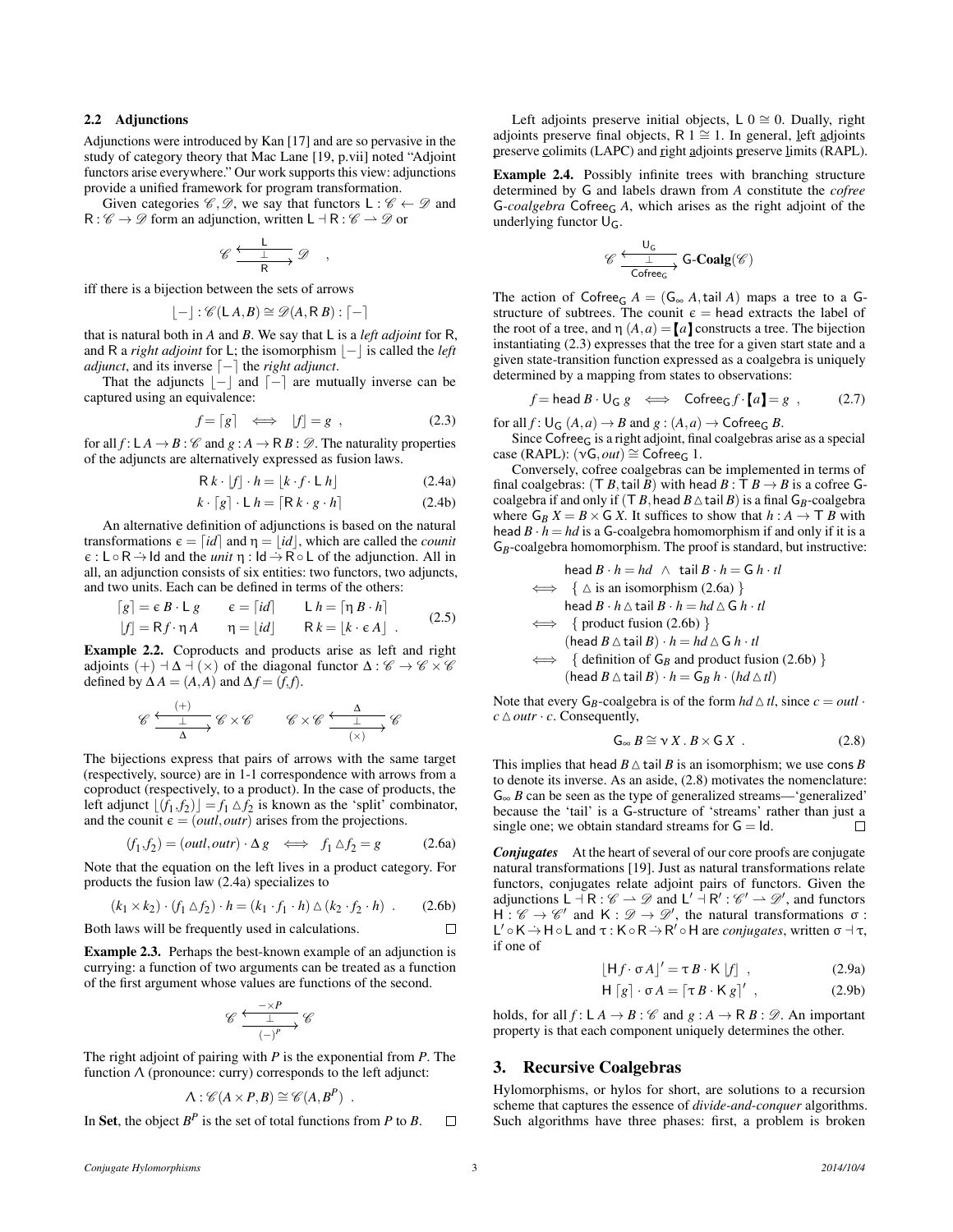into sub-problems by a coalgebra; second, sub-problems are recursively and independently turned into sub-solutions; and finally, sub-solutions are combined by an algebra to form a solution. The recursive call structure of the hylo is determined by the common base functor of the coalgebra and the algebra. Depending on its shape, hylomorphisms capture while-programs, binary-subdivisionschemes etc. In fact, practically any program can be cast into the hylo form [\[15\]](#page-11-21). However, there is no a priori guarantee that a solution exists for a hylo equation with a given coalgebra and algebra, let alone that such a solution is uniquely determined.

# 3.1 Basic Definitions

*Hylomorphisms* Let  $F: \mathcal{C} \to \mathcal{C}$  be an endofunctor, let  $(a, A)$  be an F-algebra, and let  $(C, c)$  be an F-coalgebra. An arrow  $h : A \leftarrow C$ is a *hylomorphism* (or algebra-from-coalgebra homomorphism),  $h : (a, A) \leftarrow (C, c)$ , if it satisfies

<span id="page-3-0"></span>
$$
h = a \cdot \mathsf{F} \, h \cdot c \tag{3.1}
$$

The *control functor* F governs the recursive call structure. We use  $(a,A) \leftarrow (C,c)$  or  $(C,c) \rightarrow (a,A)$  to denote the set of all hylomorphisms that satisfy [\(3.1\)](#page-3-0).

<span id="page-3-4"></span>**Example 3.1.** The functor  $(A + -)$  can be used to model tail recursion: a loop either terminates producing an *A* value, or it goes through another iteration. Tail-recursive programs are captured by

$$
h = (id \triangledown id) \cdot (A + h) \cdot c \iff h = (id \triangledown h) \cdot c ,
$$
  
where  $id \triangledown id : A + A \rightarrow A$  is the so-called *codiagonal*.

Unlike algebra or coalgebra homomorphisms, hylomorphisms do *not* compose, so they do *not* form a category. However, they do compose with algebra and coalgebra homomorphisms.

$$
A' \leftarrow f \qquad A \leftarrow h \qquad C \leftarrow g \qquad C' \qquad A' \leftarrow f h \cdot g \qquad C'
$$
\n
$$
a' \uparrow a \qquad a \qquad c \qquad c \qquad c' \qquad d' \leftarrow f h \cdot g \qquad c'
$$
\n
$$
FA' \leftarrow f \qquad F A \leftarrow f h \qquad F C \leftarrow f g \qquad F C' \qquad F A' \leftarrow f \cdot f h \cdot g \qquad F C'
$$

Thus, the assignment  $((C, c), (a, A)) \mapsto ((C, c) \rightarrow (a, A))$  can be turned into a functor of type  $(F\text{-}\mathbf{Coalg}(\mathscr{C}))^{op} \times F\text{-}\mathbf{Alg}(\mathscr{C}) \to \mathbf{Set}.$ 

We are particularly interested in situations where  $(3.1)$  has a unique solution. In general, the algebra and coalgebra work hand-inhand to achieve unicity. However, at the extreme, uniqueness can be shown by focusing on either the coalgebra or the algebra.

*Recursive Coalgebras* A coalgebra (*C*, *c*) is *recursive* (or algebrainitial) if for every algebra  $(a, A)$  there is a *unique* hylo  $(a, A) \leftarrow$  $(C, c)$ . We denote such hylos by  $(a \leftarrow c)$  to emphasize the source of uniqueness. This notation is reminiscent of that of folds, since a recursive coalgebra provides a kind of initiality: post-composing a hylo with any algebra homomorphism  $h : (a, A) \rightarrow (b, B)$  yields again a unique hylo,  $h \cdot (a \leftarrow c) = (b \leftarrow c)$ . The full subcategory of F-Coalg( $\mathscr{C}$ ) of recursive coalgebras is denoted F-Rec( $\mathscr{C}$ ).

Example 3.2. Lambek's Lemma states that the action of the initial algebra  $(in, \mu)$  has an inverse, which implies

$$
h \cdot in = a \cdot \mathsf{F} h \iff h = a \cdot \mathsf{F} h \cdot in^{\circ} .
$$

Consequently, 
$$
(\mu \mathsf{F}, in^{\circ})
$$
 is recursive and  $(a) = (a \leftarrow in^{\circ})$ .

*Corecursive Algebras* Dually, an algebra (*a*,*A*) is *corecursive* (or coalgebra-final) if for every coalgebra  $(C, c)$  there is a *unique* hylo  $(a,A) \leftarrow (C,c)$ . We denote such hylos by  $[a \leftarrow c]$  to emphasize the source of this uniqueness. The full subcategory of  $\mathsf{F}\text{-}\mathbf{Alg}(\mathscr{C})$  of corecursive algebras is denoted  $\mathsf{F}\text{-}\mathbf{Corec}(\mathscr{C})$ .

For example, the algebras  $(out^{\circ}, vG)$  and  $(\text{cons } B, G_{\infty} B)$  are corecursive (recall that cons  $B = (\text{head } B \triangle \text{tail } B)^\circ$ ).

With these definitions in place, we proceed by describing two fundamental techniques for establishing uniqueness: Eppendahl's Basic Lemma [\[7\]](#page-11-22), which we call the *rolling rule*, and a symmetric version of Proposition 12 of [\[6\]](#page-11-3), which we call the *conjugate rule*. Indeed, we will be careful to emphasize symmetry, even though our main focus is on recursive coalgebras.

### <span id="page-3-5"></span>3.2 Rolling Rule

We now consider algebras and coalgebras where *two* functors compose to create the base functor. The rolling rule allows us to swap the underlying functors, and establishes a means of deriving new recursive coalgebras and corecursive algebras from old ones. We start with the situation described in the following diagram.

<span id="page-3-1"></span>

Since the base functors are compositions, the functor L has a trivial colifting to categories of coalgebras. Recall that we need a natural transformation of type  $L \circ (R \circ L) \rightarrow (L \circ R) \circ L$ ; the identity will do nicely:  $\underline{\mathsf{L}} = \mathsf{L}_{id}$ , and, likewise  $\overline{\mathsf{R}} = \mathsf{R}^{id}$ .

The *rolling rule* establishes an adjunction-like correspondence between two types of hylomorphisms.

Theorem 3.1 (Rolling Rule). *Assuming the data in* [\(3.2a\)](#page-3-1)*, there is a bijection between the sets of hylos*

<span id="page-3-2"></span>
$$
\underline{\mathsf{L}}\,(C,c) \rightarrowtail (a,A) \cong (C,c) \rightarrowtail \overline{\mathsf{R}}\,(a,A) , \qquad (3.2b)
$$

*natural in*  $(C, c)$  :  $(R \circ L)$ -Coalg $(\mathscr{D})$  *and*  $(a, A)$  :  $(L \circ R)$ -Alg $(\mathscr{C})$ *.* 

*Proof.* The correspondence is witnessed by the functions  $|-$  and  $\lceil - \rceil$ , defined  $\lceil x \rceil = \mathsf{R} x \cdot c$  and  $\lceil y \rceil = a \cdot \mathsf{L} y$ . These trivially form a bijection between fixed-points of  $\lceil -\rceil$  and fixed-points of  $\lceil -\rceil$ : *x* = db*x*ce ⇐⇒ *y* = bd*y*ec ,

$$
x = |[x]| \iff y = |[y]|,
$$

where  $y = |x|$  and  $x = [y]$ . Unrolling the definitions we obtain

$$
x = a \cdot L (R x) \cdot L c \iff y = R a \cdot R (L y) \cdot c ,
$$

which shows that  $x : \underline{\mathsf{L}}(C, c) \rightarrowtail (a, A)$  and  $y : (C, c) \rightarrowtail \overline{\mathsf{R}}(a, A)$ . The proof of naturality is straightforward.  $\Box$ 

The 1-1 correspondence [\(3.2b\)](#page-3-2) allows us to conclude that  $\mathsf{L}(C, c)$ is recursive if  $(C, c)$  is. Thus, the colifting  $\underline{\mathsf{L}}$  preserves recursiveness, and, dually, the lifting  $\overline{R}$  preserves corecursiveness.

<span id="page-3-3"></span>
$$
\underline{\mathsf{L}} : (\mathsf{L} \circ \mathsf{R}) \text{-} \mathbf{Rec}(\mathscr{C}) \leftarrow (\mathsf{R} \circ \mathsf{L}) \text{-} \mathbf{Rec}(\mathscr{D}) \tag{3.3a}
$$

$$
\overline{\mathsf{R}}: (\mathsf{L} \circ \mathsf{R})\text{-}\mathbf{Corec}(\mathscr{C}) \to (\mathsf{R} \circ \mathsf{L})\text{-}\mathbf{Corec}(\mathscr{D}) \tag{3.3b}
$$

#### 3.3 Final Recursive Coalgebras

An important special case of the rolling rule is where we substitute  $L, R := F$ , Id. We use this to prove the following

<span id="page-3-6"></span>**Theorem 3.2.** *The recursive coalgebra*  $(C, c)$  *is final if and only if c is an isomorphism.*

The unique F-coalgebra homomorphism from the recursive coalgebra  $(C, c)$  to the final recursive coalgebra is written  $\llbracket c \rrbracket_*$ , which emphasizes that this unfolds into a *recursive* coalgebra.

*Proof.* " $\Longrightarrow$ ": The inverse of *c* is the unique coalgebra homomorph- $\lim_{x \to \infty} c^\circ = [F \ c]_*$ —using the rolling rule we know that F *c* is recursive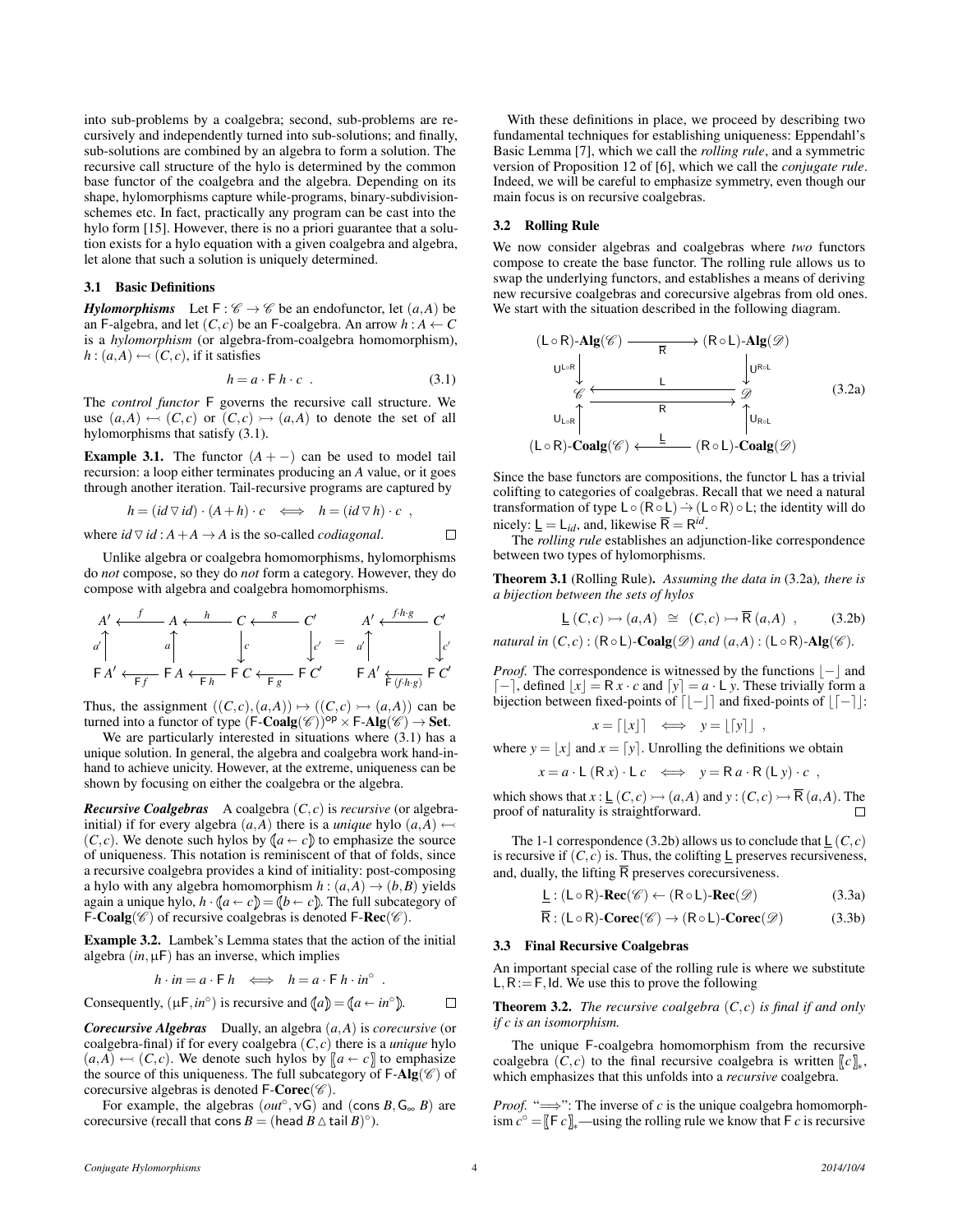if *c* is recursive [\(3.3a\)](#page-3-3).

$$
\begin{array}{ccc}\nC & \leftarrow & -\frac{c^{\circ}}{\left[\left\lceil \vec{F} \, c \right\rceil\right]_{*}} & \mathsf{F} \ C \\
\downarrow & & \mathsf{F} \ c \\
\mathsf{F} \ C & \leftarrow & \mathsf{F} \ C \\
\mathsf{F} \ C & \leftarrow & \mathsf{F} \ C\n\end{array}\n\quad\n\begin{array}{ccc}\nC & \leftarrow & \mathsf{C} \ C^{\circ} \leftarrow d \\
\downarrow & \mathsf{F} \ C & \mathsf{F} \ C \\
\downarrow & \mathsf{F} \ C & \mathsf{F} \ C \\
\mathsf{F} \ C^{\circ} \leftarrow d\n\end{array}\n\quad\n\begin{array}{ccc}\nD & & \mathsf{F} \ C & \mathsf{F} \ C \\
\downarrow & \mathsf{F} \ C & \mathsf{F} \ C\n\end{array}
$$

Now,  $c^{\circ} \cdot c = id$  because  $(C, c)$  is final. Conversely,  $c \cdot c^{\circ} = F c^{\circ} \cdot$  $F c = id$ , see diagram on the left above.

" $\iff$ ": if *c* is an iso, then  $\left(\begin{matrix} c^{\circ} & \leftarrow & d \end{matrix}\right)$  is the unique coalgebra homomorphism to  $(C, c)$  from the recursive coalgebra  $(D, d)$ , see diagram on the right above. Hence,  $(C, c)$  is final. П

# <span id="page-4-0"></span>Corollary 3.3. *The final recursive*  $F$ -coalgebra is  $(\mu F, in^{\circ})$ .

Corollary [\(3.3\)](#page-4-0) is an important result as it allows us to freely mix folds  $(a)$  as consumers with recursive unfolds  $[c]_{*}$  as producers.

#### 3.4 Conjugate Rule

The rolling rule can only be applied when a pair of functors form the base functor of the (co)algebra. We can lift this restriction to simple endo-functors  $F : \mathscr{C} \to \mathscr{C}$  and  $G : \mathscr{D} \to \mathscr{D}$  when there is an adjunction between  $\mathscr C$  and  $\mathscr D$ . Given  $L \dashv R : \mathscr C \to \mathscr D$ , and conjugates

$$
\sigma: L \circ G \rightarrow F \circ L \dashv \tau: G \circ R \rightarrow R \circ F ,
$$

we have the following situation.

<span id="page-4-1"></span>
$$
\begin{array}{ccc}\n\text{F-Alg}(\mathscr{C}) & \xrightarrow{\mathbf{R}^{\tau}} & \text{G-Alg}(\mathscr{D}) \\
\downarrow{\mathbf{U}^{\mathsf{F}}} & & \downarrow{\mathbf{U}^{\mathsf{G}}} \\
\text{F} & & \xleftarrow{\mathscr{C}} & \xleftarrow{\mathsf{L}} & \mathscr{D} & \\
\downarrow{\mathbf{U}^{\mathsf{G}}} & & \uparrow{\mathbf{R}} & \uparrow{\mathbf{U}_{\mathsf{G}}} \\
\downarrow{\mathbf{U}_{\mathsf{F}}} & & \uparrow{\mathbf{U}_{\mathsf{G}}} & & \\
\text{F-Coalg}(\mathscr{C}) & \xleftarrow{\mathsf{L}_{\sigma}} & \text{G-Coalg}(\mathscr{D})\n\end{array} \tag{3.4a}
$$

Using the conjugates we colift L to categories of coalgebras [\(2.2\)](#page-1-1) and lift R to categories of algebras [\(2.1\)](#page-1-2).

Like the rolling rule, the *conjugate rule* establishes an adjunctionlike correspondence between two types of hylomorphism.

<span id="page-4-8"></span>Theorem 3.4 (Conjugate Rule). *Assuming the data in* [\(3.4a\)](#page-4-1)*, there is a bijection between the sets of conjugate hylomorphisms*

<span id="page-4-2"></span>
$$
\mathsf{L}_{\sigma}(C,c) \rightarrowtail (a,A) \cong (C,c) \rightarrowtail \mathsf{R}^{\tau}(a,A) , \tag{3.4b}
$$

*that is natural in*  $(C, c)$ :  $G$ - $Coalg(\mathscr{D})$  *and*  $(a, A)$ :  $F$ - $Alg(\mathscr{C})$ *.* 

Using the conjugates is a natural choice: just as adjoint functors determine one another (up to  $\cong$ ), so too do conjugates. It is this property that allows us to move between algebras and coalgebras.

*Proof.* We have to show

<span id="page-4-3"></span>
$$
x = a \cdot \mathsf{F} x \cdot \mathsf{L}_{\sigma} c \iff [x] = \mathsf{R}^{\tau} a \cdot \mathsf{G} [x] \cdot c , \quad (3.4c)
$$

where  $|-$  is the left adjunct of L  $\neg R$ .

$$
x = a \cdot F x \cdot L_{\sigma} c : A \leftarrow L C
$$
  
\n
$$
\iff \{ \text{definition of colifting (2.2)} \}
$$
  
\n
$$
x = a \cdot F x \cdot \sigma C \cdot L c
$$
  
\n
$$
\iff \{ [- ] \text{ and } [- ] \text{ are isomorphisms (2.3)} \}
$$
  
\n
$$
[x] = [a \cdot F x \cdot \sigma C \cdot L c]
$$
  
\n
$$
\iff \{ [- ] \text{ is natural (2.4a)} \}
$$
  
\n
$$
[x] = R a \cdot [F x \cdot \sigma C] \cdot c
$$
  
\n
$$
\iff \{ \sigma \dashv \text{ conjugates (2.9a)} \}
$$
  
\n
$$
[x] = R a \cdot \tau A \cdot G [x] \cdot c
$$
  
\n
$$
\iff \{ \text{definition of lifting (2.1)} \}
$$

$$
[x] = \mathsf{R}^{\tau} a \cdot \mathsf{G} [x] \cdot c : \mathsf{R} A \leftarrow C .
$$

Naturality of [\(3.4b\)](#page-4-2) is inherited from the underling adjunction.  $\Box$ 

The 1-1 correspondence [\(3.4b\)](#page-4-2) between what we call *conjugate hylomorphisms* implies that  $L_{\sigma}(C, c)$  is recursive if  $(C, c)$  is. Thus,  $L_{\sigma}$  preserves recursiveness; dually,  $R^{\tau}$  preserves corecursiveness.

$$
\mathsf{L}_{\sigma} : \mathsf{F}\text{-}\mathbf{Rec}(\mathscr{C}) \leftarrow \mathsf{G}\text{-}\mathbf{Rec}(\mathscr{D}) \tag{3.5a}
$$

$$
R^{\tau} : F\text{-}Corec(\mathscr{C}) \to G\text{-}Corec(\mathscr{D}) \tag{3.5b}
$$

Moreover, using our notation for hylos, [\(3.4c\)](#page-4-3) gives:

$$
[(a \leftarrow L_{\sigma} c)] = (R^{\tau} a \leftarrow c), \qquad (3.6a)
$$

<span id="page-4-4"></span>
$$
\left[\left[\mathbb{R}^{\mathsf{T}}\,a\leftarrow c\right]\right]=\left[a\leftarrow\mathsf{L}_{\mathfrak{C}}\,c\right]\,. \tag{3.6b}
$$

# 3.4.1 Data and Control Functors

The conjugate rule involves six entities—four functors and two natural transformations—which can be a little daunting. When the adjunction  $L \dashv R$  is fixed, what remains is the choice of functors F and G, and the conjugate  $\sigma \dashv \tau$ . Often one of the functors can be identified as a *data functor* as it is either part of the input or output type of a hylo. Then there is a canonical choice for the other functor, the *control functor* that governs the recursive call structure.

Focusing on the input, the framework of the conjugate rule can be instantiated with the data functor  $G := D$ , and the control functor  $F := C = L ∘ D ∘ R$  with the following conjugate pair:

$$
\sigma = L \circ D \circ \eta : L \circ D \rightarrow C \circ L \quad \dashv \quad \tau = \eta \circ D \circ R : D \circ R \rightarrow R \circ C \enspace .
$$

The control functor C is obtained by going round in a circle, see Diagram [\(3.4a\)](#page-4-1). It is canonical in the following sense: any hylo equation  $x = a \cdot C' x \cdot L_{\sigma'} c$  with  $\sigma' : L \circ D \to C' \circ L$  is equivalent to one that uses the canonical control functor [\[13\]](#page-11-13).

For this particular instance the conjugate rule can be simplified: using [\(2.5\)](#page-2-7) it is straightforward to show that  $R^{\tau}$  *a* = |*a*| and  $C x \cdot L_{\sigma} c = L (D |x| \cdot c)$ . Thus, [\(3.4c\)](#page-4-3) becomes:

<span id="page-4-7"></span>
$$
x = a \cdot L \left( D \left[ x \right] \cdot c \right) \iff \left[ x \right] = \left[ a \right] \cdot D \left[ x \right] \cdot c \tag{3.7}
$$

Dually, we can focus on the output. Then the roles of F and G are interchanged: we instantiate the conjugate rule to  $F, G := D, C$ with the canonical control functor  $C = R \circ D \circ L$ , and conjugates:

$$
\sigma = \varepsilon \circ D \circ L : L \circ C \to D \circ L \ \ \, \dashv \ \, \tau = R \circ D \circ \varepsilon : C \circ R \to R \circ D \ \, .
$$

To illustrate the versatility of the conjugate rule we instantiate the rule to the adjunctions discussed in Section [2.2.](#page-2-8) Since we focus on recursive coalgebras, we consider instances of the equation

<span id="page-4-6"></span>
$$
x = a \cdot F \cdot L_{\sigma} c
$$
\n
$$
A \leftarrow x - L C
$$
\n
$$
A \leftarrow x - L C
$$
\n
$$
L_{\sigma} c , (3.8)
$$
\n
$$
F A \leftarrow F_{\overline{x}} F (L C)
$$

and of the equation that builds on the canonical control functor:

<span id="page-4-5"></span>
$$
x = a \cdot L \text{ (D } [x] \cdot c) \qquad a \qquad \qquad \downarrow c
$$
\n
$$
L \text{ (D } [R A]) \xrightarrow{\text{A } \downarrow \downarrow c} L \text{ (3.9)}
$$
\n
$$
L \text{ (D } (R A)) \xrightarrow{\text{C } [x]} L \text{ (D } C)
$$

We already know that both equations have unique solutions if *c* is recursive. We shall see that each of the adjunctions induces a useful recursion scheme. In fact, almost every structured recursion scheme seems to arise this way (an obvious exception being schemes that make use of the rolling rule, but that do not involve adjoint functors). The reader is invited to dualize.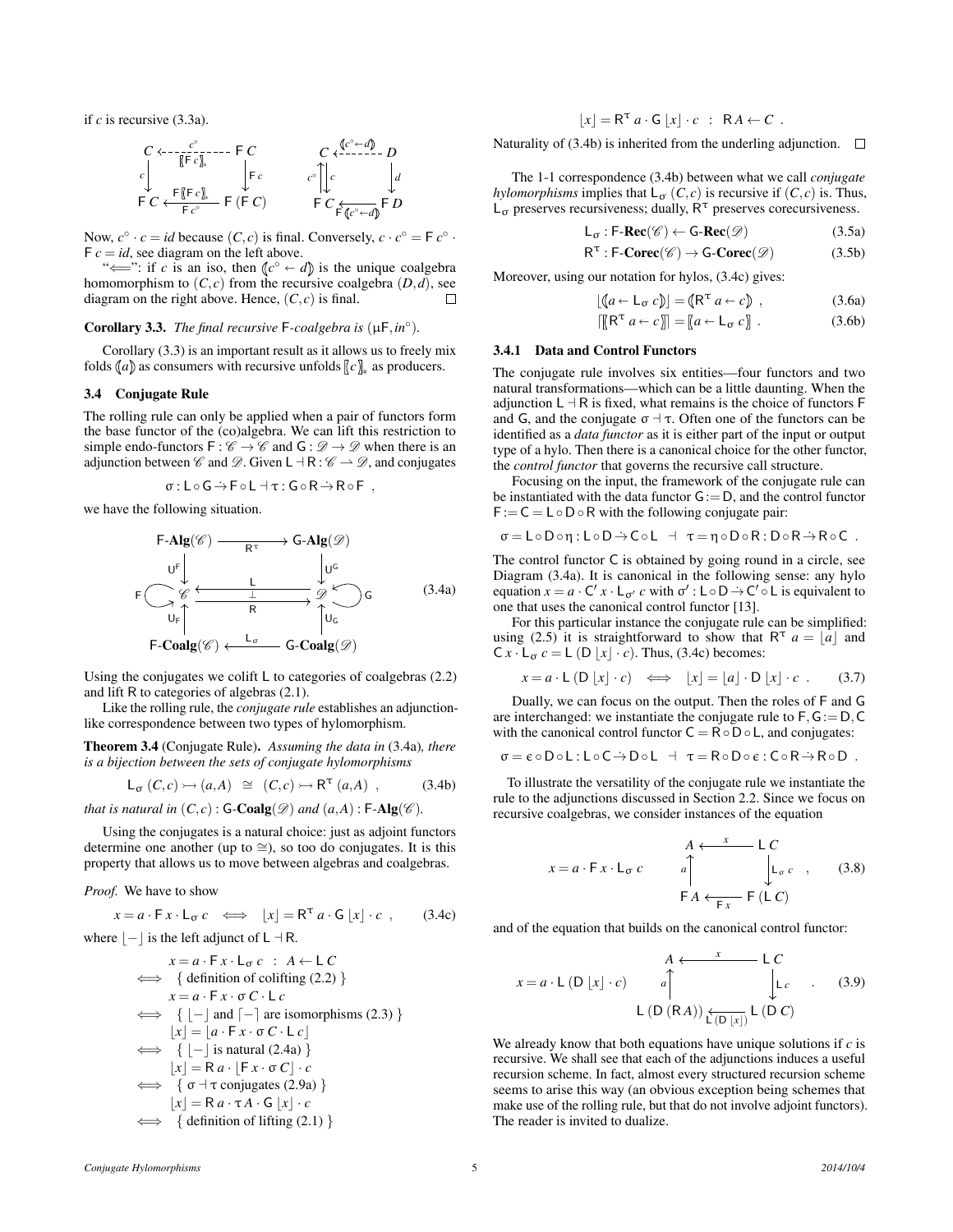# 3.4.2 Instance: Hylo-shift Law:  $\mathsf{Id} \dashv \mathsf{Id}$

As a warm-up, consider the adjunction  $Id - Id$ . For this trivial case, a conjugate pair is given by a natural transformation  $\alpha$ :  $G \rightarrow F$ .

$$
\alpha: \mathsf{Id} \circ \mathsf{G} \rightarrow \mathsf{F} \circ \mathsf{Id} \;\; \dashv \;\; \alpha: \mathsf{G} \circ \mathsf{Id} \rightarrow \mathsf{Id} \circ \mathsf{F}
$$

Then [\(3.6a\)](#page-4-4) specializes to the so-called *hylo-shift law* [\[23\]](#page-11-1):

<span id="page-5-1"></span>
$$
(a \leftarrow \alpha C \cdot c) = (a \cdot \alpha A \leftarrow c), \qquad (3.10)
$$

which allows us to shift a natural transformation between the algebra and coalgebra part of a hylomorphism.

### <span id="page-5-2"></span>3.4.3 Instance: Mutual Recursion:  $\Delta \vdash (\times)$

Mutual recursion describes the situation where a number of functions rely on one another in calculating their results.

Example 3.3 (Minimax). An example of mutual recursion is the minimax algorithm. Consider a two-player game where starting at the root of a finite tree, the players take it in turn to choose whether the left or right branch of the tree is taken. The final score is the sum of all the nodes that have been visited before the final leaf. The task of one player is to maximize this score, while the other player tries to minimize it. The two mutually recursive functions are:

$$
maximize, minimize :: Tree \rightarrow \mathbb{Z}
$$
  
\n
$$
maximize (Empty) = 0
$$
  
\n
$$
maximize (Node \, l \, v \, r) = v + (minimize \, l \, 'max \, 'minimize \, r)
$$
  
\n
$$
minimize (Empty) = 0
$$
  
\n
$$
minimize (Node \, l \, v \, r) = v + (maximize \, l \, 'min' \, maximize \, r) \, .
$$

These functions rely symmetrically on each other's results before proceeding to the next step.

Example 3.4 (Perfect trees). Another example of mutual recursion is where the dependence is asymmetric. Consider the function *perfect*, which checks to see whether a tree is perfectly balanced.

*perfect*::  $Tree \rightarrow \mathbb{B}$ *perfect* (*Empty*) = *True perfect* (*Node l v r*) = *perfect*  $l \wedge$  *perfect*  $r \wedge$  *height l* = *height r height*::*Tree*  $\rightarrow \mathbb{Z}$  $height (Empty) = 0$ *height* (*Node l v r*) =  $1 + (height l)$  '*max*' (*height r*)

The calculation of *perfect* depends on *height*, but the result of *height* is independent of *perfect*.  $\Box$ 

In both examples, the mutually recursive functions have the same source type and both use the coalgebra *in*<sup>°</sup>, which suggests instantiating the conjugate rule to the adjunction  $\Delta \mathcal{A}(\times)$ .

*Mutu-hylo* When we pick the canonical control functor, we obtain mutually recursive hylos, or *mutu-hylos* for short. Given  $x = (x_1, x_2)$ and  $a = (a_1, a_2)$ , Equation [\(3.9\)](#page-4-5) specializes to

$$
x = a \cdot \Delta(D[x] \cdot c) \Longleftrightarrow \begin{cases} x_1 = a_1 \cdot D(x_1 \Delta x_2) \cdot c : A_1 \leftarrow C \\ x_2 = a_2 \cdot D(x_1 \Delta x_2) \cdot c : A_2 \leftarrow C \end{cases}.
$$

The algebras  $a_1 : D(A_1 \times A_2) \rightarrow A_1$  and  $a_2 : D(A_1 \times A_2) \rightarrow A_2$  can avail themselves of the results of both recursive calls. The coalgebra has to be the same, and it must be recursive.

A special case of the mutu-hylo is the *zygo-hylo*, where only one of the algebras is dependent on both results:  $a_2 := a'_2 \cdot D$  *outr*.

*Banana-split* Here is an amusing variation of the theme. The diagonal functor  $\Delta$  satisfies a simple property:  $\Delta \circ D = (D \times D) \circ \Delta$ . Let us instantiate the conjugate rule to  $F, G := D \times D, D$  with

$$
id: \Delta \circ D = (D \times D) \circ \Delta + \tau : D \circ (\times) \rightarrow (\times) \circ (D \times D) .
$$

Note that  $\tau = D$  *outl*  $\triangle D$  *outr*. Then Equation [\(3.8\)](#page-4-6) specializes to

$$
x = a \cdot (D \times D) x \cdot \Delta_{id} c \Longleftrightarrow \begin{cases} x_1 = a_1 \cdot D x_1 \cdot c : A_1 \leftarrow C \\ x_2 = a_2 \cdot D x_2 \cdot c : A_2 \leftarrow C \end{cases}.
$$

We obtain a system of two independent functions, which appears unexciting. However, we can invoke [\(3.6a\)](#page-4-4), which gives us

$$
\langle\!\langle a_1\leftarrow c\rangle\!\rangle \triangle \langle\!\langle a_2\leftarrow c\rangle\!\rangle = \langle\!\langle a_1\cdot D \text{ outl}\,\triangle a_2\cdot D \text{ outr}\leftarrow c\rangle\!\rangle,
$$

as  $(\times)^\tau$   $(a_1, a_2) = a_1 \cdot D$  *outl*  $\Delta a_2 \cdot D$  *outr*. We obtain a generalization of the-called *banana-split law* [\[4\]](#page-11-2), an important program optimization that replaces a double recursion by a single one. (The law is called 'banana-split', because the fold brackets look like bananas and  $\triangle$  is pronounced 'split'.)

# 3.4.4 Instance: Accumulators:  $-\times P$   $(-)$ <sup>*P*</sup>

A useful form of recursion is where an additional parameter, an accumulator, is passed in for use by the algebra.

Example 3.5 (Append). Our first example of recursion with a parameter is in the definition of *cat*, which takes two lists and appends them together by structural induction on the first list.

cat::([a],[a]) 
$$
\rightarrow
$$
 [a]  
cat ([], ys) = ys  
cat (x : xs, ys) = x : cat (xs, ys)

The second parameter is not changed during the recursion, and is simply passed through until the base case is reached.

Example 3.6 (Tree flattening). A slightly more elaborate example is an efficient version of turning a tree of values into a list. The naive version flattens both subtrees independently and appends the results. Since appending is of linear complexity in its first argument, the following variant is more desirable.

$$
flattenCat::(Tree, [\mathbb{Z}]) \rightarrow [\mathbb{Z}]
$$
  

$$
flattenCat(Empty, xs) = xs
$$
  

$$
flattenCat(Node l x r, xs) = flattenCat(l, x : flattenCat(r, xs))
$$

The function spawns off two new invocations of itself, but only in the second does the parameter *xs* remain unchanged.  $\Box$ 

The handling of parameters is a case for the curry adjunction.

*Varying parameters* Using the canonical control functor, Equation [\(3.9\)](#page-4-5) specializes to the *accu-hylo*

$$
x = a \cdot ((D (\Lambda x) \cdot c) \times P) : A \leftarrow C \times P.
$$

This models the situation where the parameter varies during the recursion;  $a : D(A^P) \times P \rightarrow A$  receives a D-structure of curried variants of *x*, and can supply each of them with a different argument.

*Constant parameters* The case where the parameter is passed unchanged can be modelled using the so-called *strength* of a functor:

$$
\sigma : (\times P) \circ D \to D \circ (\times P) \quad \exists \quad \tau : D \circ (-)^P \to (-)^P \circ D \enspace .
$$

The strength  $\sigma A : D A \times P \to D (A \times P)$  broadcasts a value across a structure. (Every endofunctor on Set has a canonical strength.) For this data, Equation [\(3.8\)](#page-4-6) specializes to

$$
x = a \cdot D x \cdot \sigma C \cdot (c \times P) : A \leftarrow C \times P.
$$

The strength copies the parameter to each of the recursive calls.

#### <span id="page-5-0"></span>3.4.5 Instance: Course-of-Values Recursion:  $\bigcup_{G} \neg \bigcap \text{Cofree}_G$

The one remaining adjunction introduced in Section [2.2](#page-2-8) that we have not yet discussed is  $U_G$  + Cofree<sub>G</sub>. It turns out that this instance gives us *course-of-values recursion*. We postpone a discussion of interesting programming examples until Section [4,](#page-6-1) where we look at various dynamic programming algorithms.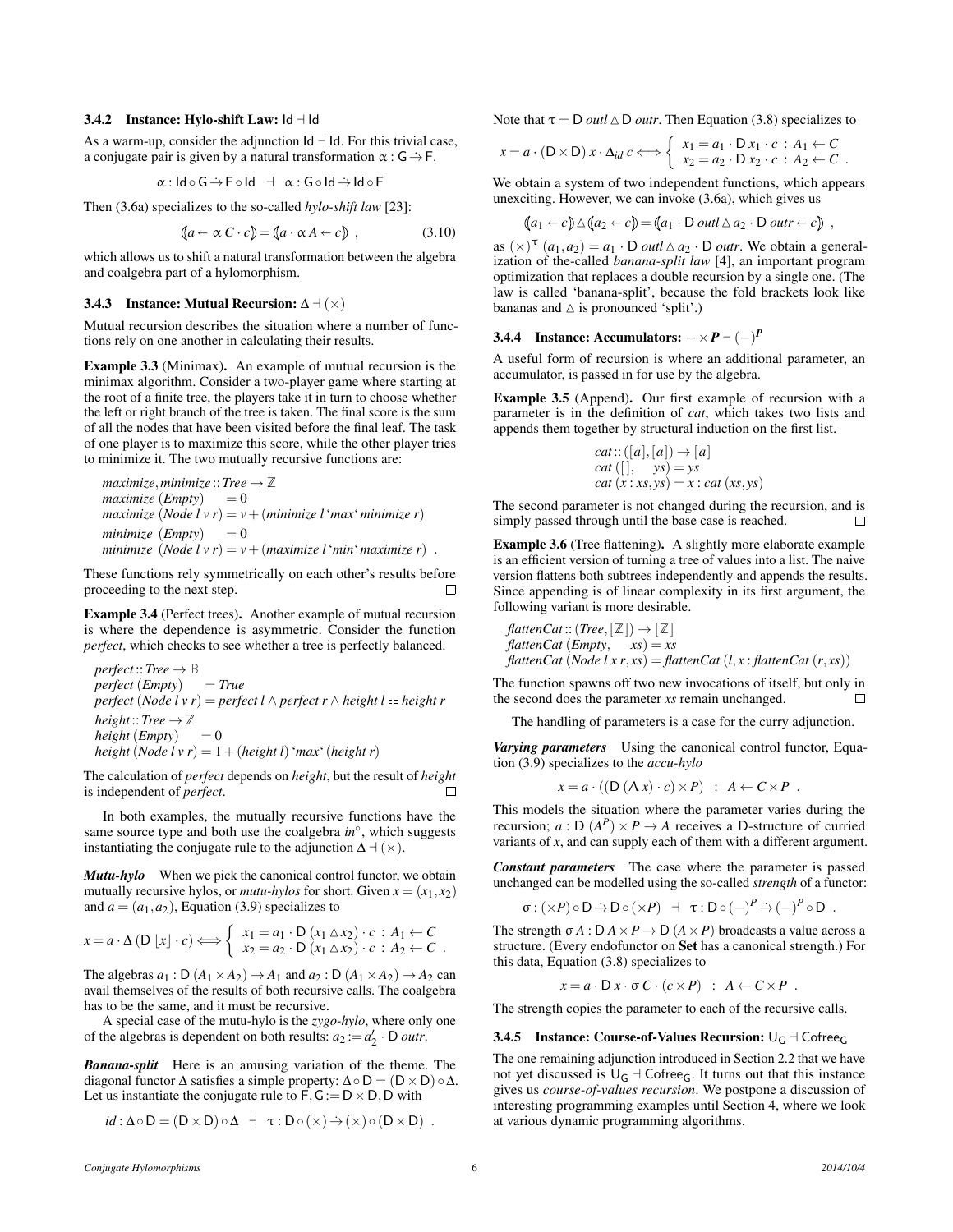This instance is more challenging as it involves coalgebras over coalgebras! Consider the categories involved.

$$
F \circ G_{\infty} \bigodot \mathscr{C} \xrightarrow{\bigcup_{G} \mathsf{C} \circ \mathsf{Teeg} \xrightarrow{\mathsf{L}} \mathsf{G}\text{-}\mathbf{Coalg}(\mathscr{C})\biggr) F_{\lambda}
$$

The data functor is now a functor over  $G\text{-}\mathrm{Coalg}(\mathscr{C})$ , for example, the colifting  $\mathsf{F}_\lambda$  where  $\lambda : \mathsf{F} \circ \mathsf{G} \rightarrow \mathsf{G} \circ \mathsf{F}$ ; the corresponding canonical control functor is  $U_G \circ F_\lambda \circ \text{Cofree}_G = F \circ U_G \circ \text{Cofree}_G = F \circ G_\infty$ . For this data, Equation [\(3.9\)](#page-4-5) specializes to

$$
x = a \cdot U_G (F_{\lambda} \mid x \mid \cdot c) : A \leftarrow U_G (C, d)
$$
  
\n
$$
\iff \{U_G \circ F_{\lambda} = F \circ U_G\}
$$
  
\n
$$
x = a \cdot F (U_G \mid x \mid) \cdot U_G c : A \leftarrow U_G (C, d)
$$
  
\n
$$
\iff \{ \mid x \mid = \text{Cofree}_G x \cdot [d] (2.7) \text{ and definition of } U_G \}
$$
  
\n
$$
x = a \cdot F (G_{\infty} x \cdot [d]) \cdot c : A \leftarrow C,
$$

where  $a : F(G_\infty A) \to A$  and  $c : (C,d) \to F_\lambda (C,d)$ . The coalgebra *c* lives in  $F_{\lambda}$ -**Coalg**(**G-Coalg**( $\mathscr{C}$ )); it is an F-coalgebra that is simultaneously a G-coalgebra homomorphism. If we wish to apply this instance of the conjugate rule, we have to ensure that  $((C, d), c)$ is a recursive  $F_{\lambda}$ -coalgebra. The following lemma shows that  $F_{\lambda}$ recursiveness is actually a weaker notion than F-recursiveness.

<span id="page-6-3"></span>**Lemma 3.5.** Let  $\mathscr D$  be a full subcategory of  $G$ -Coalg( $\mathscr C$ ), let  $\mathsf{F}_{\lambda}: \mathscr{D} \to \mathscr{D}$ , and let  $((C,d), c): \mathsf{F}_{\lambda}$ -**Coalg** $(\mathscr{D})$ *. Then* 

$$
(C,c): \mathsf{F}\text{-}\mathbf{Rec}(\mathscr{C}) \implies ((C,d),c): \mathsf{F}_{\lambda} \text{-}\mathbf{Rec}(\mathscr{D}) .
$$

*Proof.* We have to show that the equation in *h*

<span id="page-6-2"></span>
$$
h = a \cdot \mathsf{F} \, h \cdot c \quad : \quad (A, b) \leftarrow (C, d) \tag{3.11}
$$

has a unique solution for each  $F_{\lambda}$ -algebra  $(a, (A, b))$ . (An  $F_{\lambda}$ algebra is also known as a  $\lambda$ -bialgebra;  $F_{\lambda}$ -coalgebras have been called  $\lambda$ -dicoalgebras [\[6\]](#page-11-3).) If  $(C, c)$  is a recursive F-coalgebra, we know that [\(3.11\)](#page-6-2) has a unique solution in  $\mathscr{C}$ . Since  $\mathscr{D}$  is a full subcategory of  $G\text{-}\mathbf{Coalg}(\mathscr{C})$ , it suffices to show that *h* is a G-coalgebra homomorphism of type  $(A,b) \leftarrow (C,d)$ .

$$
G h \cdot d
$$
  
\n
$$
= \{h \text{ solves (3.11)}\}
$$
  
\n
$$
= \{h \text{ solves (3.11)}\}
$$
  
\n
$$
= \{a \cdot F h \cdot c
$$
  
\n
$$
= \{a : F_{\lambda} (A, b) \rightarrow (A, b)\}
$$
  
\n
$$
= G a \cdot \lambda A \cdot F b \cdot F h \cdot c
$$
  
\n
$$
= \{\lambda \text{ is natural}\}
$$
  
\n
$$
G a \cdot \lambda A \cdot F b \cdot F h \cdot c
$$
  
\n
$$
= \{\lambda \text{ is natural}\}
$$
  
\n
$$
G a \cdot \lambda A \cdot F (G h) \cdot F d \cdot c
$$

Since  $x = G a \cdot \lambda A \cdot F x \cdot c$  has a unique solution as *c* is recursive, we can conclude that  $b \cdot h = G h \cdot d$ . we can conclude that  $b \cdot h = G h \cdot d$ .

Combining the conjugate rule and Lemma [3.5](#page-6-3) we obtain

**Corollary 3.6.** Let 
$$
((C,d), c)
$$
 be a  $\mathsf{F}_{\lambda}$ -coalgebra, then  
 $(C,c): \mathsf{F}\text{-}\mathbf{Rec}(\mathscr{C}) \implies (C, \mathsf{F}[d] \cdot c): (\mathsf{F} \circ \mathsf{G}_{\infty})\text{-}\mathbf{Rec}(\mathscr{C})$ 

An important special case arises if we identify F and G, setting  $F := G$  and  $λ = id$ :  $F ∘ F ∩ F$ . Since a G-coalgebra  $c : C → G C$ is also a G-coalgebra homomorphism  $c:(C,c) \rightarrow G_{id}(C,c)$ , the nested coalgebra  $((C, c), c)$  is a  $G_{id}$ -coalgebra. For this special case we can further simplify Equation [\(3.9\)](#page-4-5) to

<span id="page-6-4"></span>
$$
x = a \cdot \mathsf{G}(\mathsf{G}_{\infty} x \cdot [c]) \cdot c \; : \; A \leftarrow C \; . \tag{3.12}
$$

Operationally,  $G[c] \cdot c = \text{tail } C \cdot [c]$  builds a table of all reachable arguments of *x*, excluding the current one. The hylomorphism *x* is then recursively applied to all of these, making the results available to the algebra  $a : G(G_\infty A) \to A$ . In other words, *a* can access the entire computational history, implementing *course-of-values recursion*. Incidentally, it may seem somewhat odd that a potentially infinite structure is used for tabulation, even though we know that *c* is recursive; we come back to this point in Section [5.4.](#page-8-0)

*Efficiency* Equation [\(3.12\)](#page-6-4) specifies the notion of course-of-values recursion. However, it does not serve as a blue-print for an implementation, as it realizes the naive recursive definition, which typically leads to an exponential running time. A first step towards an efficient implementation is to define *x* in terms of its conjugate: *x* = head *A* · |*x*| [\(2.7\)](#page-2-9) where  $|x| = |a| \cdot G |x| \cdot c$  [\(3.7\)](#page-4-7). The conjugate  $|x| : (C, c) \rightarrow (G_{\infty} A, \text{tail } A)$  builds an entire memo-table bottom-up using  $|a| = G_\infty a \cdot [G (\text{tail } A)]$ . This is a vast improvement, but we can do better still, avoiding the costly  $G_{\infty} a$ . Using the fact that  $|x|$  is a G-coalgebra homomorphism, we reason

$$
\lfloor x \rfloor = [a] \cdot G \lfloor x \rfloor \cdot c \quad \wedge \text{ tail } A \cdot \lfloor x \rfloor = G \lfloor x \rfloor \cdot c
$$
  
\n
$$
\implies \{ \text{Leibniz's law and head } A \cdot \lfloor a \rfloor = a (2.7) \}
$$
  
\nhead  $A \cdot \lfloor x \rfloor = a \cdot G \lfloor x \rfloor \cdot c \quad \wedge \text{ tail } A \cdot \lfloor x \rfloor = G \lfloor x \rfloor \cdot c$   
\n
$$
\iff \{ \triangle \text{ is an isomorphism } (2.6a) \}
$$
  
\nhead  $A \cdot \lfloor x \rfloor \triangle \text{ tail } A \cdot \lfloor x \rfloor = a \cdot G \lfloor x \rfloor \cdot c \triangle G \lfloor x \rfloor \cdot c$   
\n
$$
\iff \{ \text{product fusion } (2.6b) \}
$$
  
\n(head  $A \triangle \text{ tail } A \} \cdot \lfloor x \rfloor = (a \triangle id) \cdot G \lfloor x \rfloor \cdot c$   
\n
$$
\iff \{ \text{head } A \triangle \text{ tail } A \text{ is an isomorphism } \}
$$
  
\n
$$
\lfloor x \rfloor = \text{cons } A \cdot (a \triangle id) \cdot G \lfloor x \rfloor \cdot c .
$$

<span id="page-6-5"></span>Thus, 
$$
[x] = (\text{cons } A \cdot (a \triangle id) \leftarrow c)
$$
 and consequently  

$$
x = \text{head } A \cdot (\text{cons } A \cdot (a \triangle id) \leftarrow c) . \tag{3.13}
$$

This implementation builds an entire memo-table, invoking *a* exactly once per node. Note that this does not depend on laziness.

#### <span id="page-6-0"></span>3.5 Combining Adjunctions

Up to now we have considered various recursion schemes in isolation. Of course, in practice more complex algorithms are composed by combining different schemes. Consider as an example two mutually recursive functions, of which one has a parameter.

$$
x_1 = a_1 \cdot D (x_1 \triangle \triangle x_2) \cdot c
$$
  
\n
$$
x_2 = a_2 \cdot (D (x_1 \triangle \triangle x_2) \times P) \cdot (c \times P)
$$

One of the attractive features of adjunctions is that we can easily combine simple adjunctions to form more complex ones. The recursion scheme above, for instance, is given by

$$
(\mathsf{Id} \times (-\times P)) \circ \Delta \; \dashv \; (\times) \circ (\mathsf{Id} \times (-)^P) \; : \; \mathscr{C} \times \mathscr{C} \rightharpoonup \mathscr{C} \; ,
$$

which combines pairing,  $L_1 \times L_2 \to R_1 \times R_2$ , and composition of adjunctions,  $L_2 \circ L_1 \dashv R_1 \circ R_2$ . (Do not be confused by the four occurrences of  $\times$ : the formula involves products both in Cat, eg ld  $\times$  (−)<sup>*P*</sup>, and in  $\mathcal{C}$ , eg − × *P*.) Indeed, all of the machinery introduced for *adjoint folds* [\[11\]](#page-11-12) is immediately applicable here.

# <span id="page-6-1"></span>4. Application: Dynamic Programming I

We now discuss two examples of course-of-values recursion, introduced in Section [3.4.5,](#page-5-0) via dynamic programming algorithms.

*The knapsack problem* A classic use of dynamic programming is to solve the *unbounded knapsack problem*. The goal is to maximize the total value of elements that are placed into a knapsack with a fixed weight capacity *c*. The elements are represented as a list of pairs  $(w, v)$  where *w* is the weight and *v* is the value; elements are unbounded in multiplicity. The problem can be solved with the following recursion, where *wvs* is implicitly provided:

 $knapsack::\mathbb{N}\rightarrow\mathbb{R}$  $knapsack c = maximum_0$  $[v + knapsack(c - w) | (w, v) \leftarrow wvs, 0 \leftarrow w \wedge w \leq c].$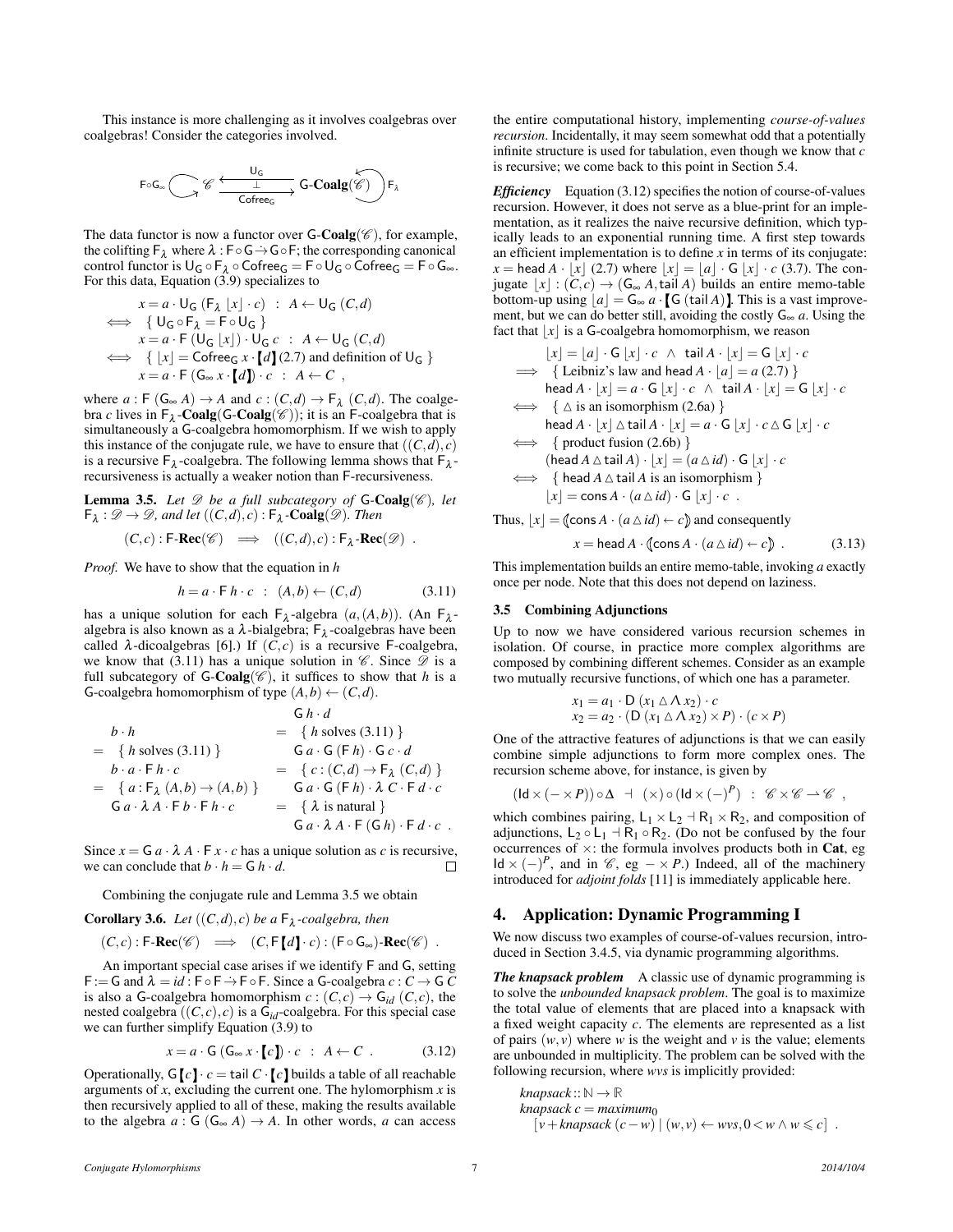The value of a knapsack is determined by finding the item in *wvs* that maximizes the total value while also decreasing the capacity of the knapsack. The function *maximum*<sup>0</sup> returns 0 when given an empty list, and otherwise returns the maximum value in the list.

Dynamic programming optimizes equations like *knapsack* by replacing the recursive calls with look-ups into a memo-table. Since the guard  $0 < w \wedge w \leq c$  ensures that the recursive calls are always on smaller arguments, this fits perfectly into the framework of Equation [\(3.12\)](#page-6-4). The base functor is  $G := Nat$  defined

data Nat *nat* = *Zero* | *Succ nat* ,

and *c* is simply the final recursive coalgebra  $in^{\circ}$ :  $\mathbb{N} \to \mathsf{Nat} \mathbb{N}$ . The memo-table Nat<sup>∞</sup> can be seen as the type of *non-empty colists*. The coalgebra Nat  $\left[ in^{\circ} \right] \cdot in^{\circ}$  of [\(3.12\)](#page-6-4) generates the colist of all predecessors in decreasing order, for example, for 3 we obtain the colist *Succ* (*Cons* 2 (*Succ* (*Cons* 1 (*Succ* (*Cons* 0 *Zero*))))). To retrieve values from the memo-table we use

$$
lookup_{\infty} :: (\mathbb{N}, \text{Nat}_{\infty} v) \to \text{Maybe } v
$$
  
\n
$$
lookup_{\infty} (0, \text{Cons } a_{-}) = Just a
$$
  
\n
$$
lookup_{\infty} (n+1, \text{Cons } a (\text{Zero})) = \text{Nothing}
$$
  
\n
$$
lookup_{\infty} (n+1, \text{Cons } a (\text{Succ } as)) = lookup_{\infty} (n, as)
$$
.

Table look-up amounts to an accu-hylo where the memo-table is the accumulator and the recursive coalgebra is  $in^{\circ}$ :  $\mathbb{N} \to \mathsf{Nat}$   $\mathbb{N}$ .

From the specification of *knapsack* we extract an algebra (named the same to emphasise their relationship, but in a different font) knapsack by making a case distinction on the structure of the naturals, and replacing boundary guards with pattern matching.

knapsack :: Nat  $(Nat_{\infty} \mathbb{R}) \to \mathbb{R}$ <br>knapsack  $(Zero) = 0$ knapsack (*Zero*) knapsack (*Succ table*) = *maximum*<sup>0</sup>  $[v+u | (w, v) \leftarrow wvs, Just u ← [lookup_{\infty} (w-1, table)]]$ 

The effect of  $lookup_{\infty}$  (*i*, *table*) is to return the result that was computed  $i + 1$  'steps before' the current point of call. Thus, the key difference to the specification is that recursive calls with *absolute* indexing, *knapsack i*, are replaced by *relative* table lookups,  $lookup_{\infty}$  (*c* − 1 − *i*, *table*) where *c* is the current input. The call *knapsack*  $(c - w)$  is turned into  $lookup_{\infty}$   $(c - 1 - (c - w), table) =$ *lookup*<sub>∞</sub> ( $w - 1$ *, table*), which works out nicely as the original input *c* is actually not available to the algebra!

Now, if we capture Equation [\(3.13\)](#page-6-5) as a higher-order function

$$
dyna :: (Function f) \Rightarrow (f(f_{\infty} a) \rightarrow a) \rightarrow (c \rightarrow fc) \rightarrow (c \rightarrow a)
$$
  

$$
dyna a c = head \cdot h \text{ where } h = \text{cons} \cdot (a \triangle id) \cdot \text{fmap } h \cdot c ,
$$

then the efficient implementation of knapsack is a breeze.

*knapsack* = *dyna* knapsack *in*◦

From now on we just present the algebra and omit this obvious step.

*Catalan numbers* The Catalan numbers determine how many distinct well-formed arrangements can be made with a given number of pairs of matching parentheses, and are given by a simple recursive equation:

 $catalan::\mathbb{N} \rightarrow \mathbb{N}$  $\textit{catalan } 0 = 1$  $\text{catalan } (n+1) = \text{sum } [\text{catalan } i * \text{catalan } (n-i) | i \leftarrow [0..n] ]$ .

This works by summing the results of splitting the parentheses at all possible points, and multiplying the results of independent solutions—an operation technically known as a convolution.

This is an instructive example since it illustrates a deficiency of the recursion scheme: the upper bound for *i* depends on the input parameter, but the input is not available to the algebra. We present a work-around here, and approach the problem in a more principled way in Section [5.](#page-7-0) The basic idea is to store the arguments in the memo-table: we use (Nat<sub>N</sub>)∞, where  $F_C$  is defined in Haskell

$$
type f_c x = (c, fx) .
$$

Instead of the coalgebra  $in^{\circ}$  we use  $id \triangle in^{\circ} : \mathbb{N} \to \mathsf{Nat}_{\mathbb{N}} \mathbb{N}$ . We show in Section [5](#page-7-0) that  $id \triangle in^{\circ}$  is indeed recursive. The algebra catalan can then be written as follows:

 $\text{catalan} :: \text{Nat}_{\mathbb{N}} ((\text{Nat}_{\mathbb{N}})_{\infty} \mathbb{N}) \to \mathbb{N}$  $\text{catalan}(n, \text{Zero}) = 1$ catalan  $(n, \text{Succ table}) = \text{sum}(\text{zipWith } (*) \text{ xs } (\text{reverse xs}))$ where  $xs = take_{\infty} (n, table)$ .

The key here is that the algebra knows about the current depth of its application, which is held in *n*. Thus, the appropriate number of values can be extracted from the memo-table, and convolved to form a solution. The function  $take_{\infty}$  :: ( $\mathbb{N}$ , (Nat<sub>*c*</sub>)<sub>∞</sub> *v*)  $\rightarrow$  [*v*], which accomplishes the first step, has a straightforward implementation.

We have shown that the examples can be implemented using course-of-values recursion, but there are some remaining issues. In particular, the lack of an absolute reference point in the recursion has made the expression of the algorithms somewhat inelegant. In *knapsack*, we were fortunate that the indexing was essentially relative to begin with, but this is not always the case. The root of the problem lies in the fact that the original argument of the hylo is not available to the algebra. The next section introduces a cure, which will also allow us to replace infinite by finite memo-tables.

# <span id="page-7-0"></span>5. Para-recursive Coalgebras

As we have seen, hylos are restrictive, since in that the algebra can in general not access the argument of the hylo. It can reconstruct the argument only in the special case that the coalgebra has a left inverse. And indeed, for initial algebras, folds and so-called paramorphisms are interdefinable [\[22\]](#page-11-14). For practical considerations, we ensure that inputs can always be reconstructed and focus on coalgebras of the form  $id \triangle c$ , as these have the trivial left inverse *outl*.

# 5.1 Basic Definitions

*Para-hylomorphisms ("have your cake and eat it too")* Recall that  $F_C X = C \times F X$ . Let  $(a, A)$  be an  $F_C$ -algebra, and let  $(C, c)$  be an F-coalgebra. An arrow  $h : A \leftarrow C$  is a *para-hylomorphism*, or para-hylo for short, if it satisfies

<span id="page-7-1"></span>
$$
h = a \cdot (id \triangle \mathsf{F} \, h \cdot c) \quad (\Longleftrightarrow \quad h = a \cdot \mathsf{F}_C \, h \cdot (id \triangle c)) \quad . \tag{5.1}
$$

The argument is passed both to the coalgebra *c* and the algebra *a*. (This is closely related to Haskell's @-patterns.) But note the asymmetry: *c* is a standard F-coalgebra, whereas *a* is an  $F_C$ -algebra.

*Para-recursive coalgebras* The F-coalgebra  $(C, c)$  is parametrically recursive, or *para-recursive* for short, if Equation [\(5.1\)](#page-7-1) has a unique solution for each  $F_C$ -algebra  $(a, A)$ . In other words,  $(C, c)$  is a para-recursive F-coalgebra if and only if  $(C, id \triangle c)$  is a recursive F<sub>C</sub>coalgebra. The full subcategory of  $F\text{-}\text{Coalg}(\mathscr{C})$  of para-recursive coalgebras is denoted  $\mathsf{F-PREc}(\mathscr{C})$ .

A coalgebra that is para-recursive is also recursive—this is a simple application of the hylo-shift law [\(3.10\)](#page-5-1) with *outr* :  $F_C \rightarrow F$ . The converse holds if *c* has a left inverse. Then the para-hylo is equivalent to a zygo-hylo. Consequently, the recursive coalgebra  $(\mu \mathsf{F}, in^{\circ})$  is also para-recursive.

*Apo-hylomorphisms ("stop'n'go")* Dualizing the notion of parahylos, we replace the product in the source type of the algebra by a coproduct in the target type of the coalgebra. This allows the coalgebra to stop the recursion early (cf Example [3.1\)](#page-3-4). Dual to F*<sup>C</sup>* we define  $F^A X = A + F X$ . Let  $(a, A)$  be an F-algebra, and let  $(C, c)$ be an  $F^A$ -coalgebra. An arrow  $h : A \leftarrow C$  is an *apo-hylomorphism*,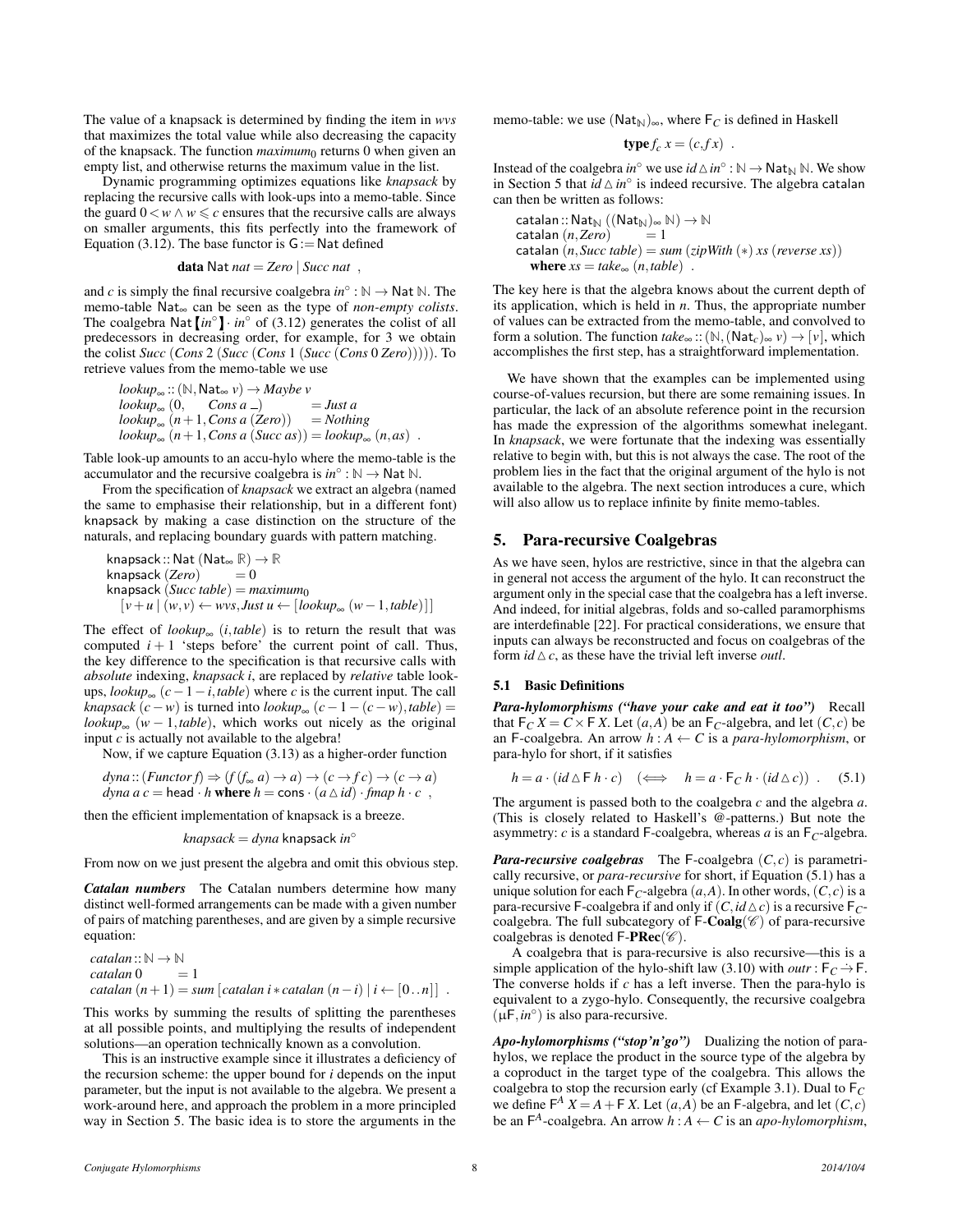or apo-hylo for short, if it satisfies

<span id="page-8-1"></span>
$$
h = (id \triangledown a \cdot \mathsf{F} \ h) \cdot c \quad (\iff \quad h = (id \triangledown a) \cdot \mathsf{F}^A \ h \cdot c) \tag{5.2}
$$

*Apo-corecursive algebras* The F-algebra (*a*,*A*)is *apo-corecursive* (aka completely iterative), if Equation [\(5.2\)](#page-8-1) has a unique solution for each  $\overline{F}^A$ -coalgebra  $(C, c)$ .

Next we adapt the rolling and conjugate rules to the new setting. Recall that both rules capture perfectly symmetric situations, showing that certain coliftings preserve recursiveness and, dually, certain liftings preserve corecursiveness. Now the symmetry is broken, in that we need two separate proofs. For reasons of space, we concentrate on para-recursive coalgebras.

### 5.2 Para-Rolling Rule

Our goal is to show that  $x = a \cdot (id \triangle L (Rx) \cdot L c) : A \leftarrow L C$ , where  $a: L C \times L (RA) \rightarrow A$  and  $c: C \rightarrow R (LC)$ , has a unique solution if *c* is para-recursive. We take the same approach as in Section [3.2](#page-3-5) and write the right-hand side of the equation as a composition of two transformations:  $x = \lfloor x \rfloor$  where

<span id="page-8-2"></span>
$$
[x] = \mathsf{R}x \cdot c \qquad [y] = a \cdot (id \triangle \mathsf{L}y) \tag{5.3}
$$

Clearly, solutions of  $x = \lfloor x \rfloor$  are in 1-1 correspondence to solutions of  $y = |y|$ . However, it is not immediate that the latter equation is actually a para-hylo equation. Let's calculate.

$$
y = \lfloor [y] \rfloor
$$
  
\n
$$
\iff \{ \text{definition of } [-] \text{ and } [-] \text{ (5.3)} \}
$$
  
\n
$$
y = R (a \cdot (id \triangle L y)) \cdot c
$$
  
\n
$$
\iff \{ \text{assumption: R is zippable, see (5.4) below } \}
$$
  
\n
$$
y = R a \cdot zip \cdot (R id \triangle R (L y)) \cdot c
$$
  
\n
$$
\iff \{ \text{product fusion (2.6b)} \}
$$
  
\n
$$
y = R a \cdot zip \cdot (c \times id) \cdot (id \triangle R (L y) \cdot c)
$$

The last equation is indeed a para-hylo equation. However, we have to assume that R-structures are *zippable*: that there exists a natural transformation zip :  $R A \times R B \rightarrow R (A \times B)$  such that  $\overline{zip} \cdot (id \triangle id) = R (id \triangle id)$ . Because of naturality this implies

<span id="page-8-3"></span>
$$
zip \cdot (Rf \triangle R g) = R(f \triangle g) . \tag{5.4}
$$

Most but not all functors are zippable, for instance,  $\text{Id}, P+$ , and  $P \times$ are zippable but  $+$  is not. We have established

Theorem 5.1. *Assume the data in* [\(3.2a\)](#page-3-1)*. If* R *is zippable, then*

$$
\underline{\mathsf{L}} : (\mathsf{L} \circ \mathsf{R})\text{-}\mathbf{PRec}(\mathscr{C}) \leftarrow (\mathsf{R} \circ \mathsf{L})\text{-}\mathbf{PRec}(\mathscr{D}) \ . \tag{5.5}
$$

### 5.3 Final and Cofree Para-recursive Coalgebras

**Theorem 5.2.** *The para-recursive coalgebra*  $(C, c)$  *is final if and only if c is an isomorphism.*

*Proof.* The proof is exactly the same as for recursive coalgebras (Theorem [3.2\)](#page-3-6), except that the para-rolling rule is used to show that F *c* is para-recursive if *c* is (Id is trivially zippable). П

# Corollary 5.3. *The final para-recursive*  $F$ -coalgebra is  $(\mu F, in^{\circ})$ .

Just as final coalgebras can be generalized to cofree coalgebras, final para-recursive coalgebras can be generalized to *cofree pararecursive coalgebras*, which we write Cofree<sub>\*</sub>  $B = (G, B, \text{tail}, B)$ . The functor Cofree∗ arises as the right adjoint of the forgetful functor  $U_*:$  G-PRec( $\mathscr{C} \rightarrow \mathscr{C}$ .

$$
\mathscr{C}\xrightarrow[\text{Cofree_*}]{\underbrace{\sqcup_*}}\text{G-PRec}(\mathscr{C})
$$

We have characterized  $G_{\infty}$  as the type of possibly infinite trees whose branching structure is determined by G. Roughly speaking, G∗ is the finite counterpart of  $G_{\infty}$ . So the counit  $\epsilon = \text{head}_{*}$  extracts the root label of a tree, and  $\eta(A,a) = [a]_*$  constructs a finite tree.

$$
G_* B \cong \mu X \cdot B \times G X \qquad \qquad G_\infty B \cong \nu X \cdot B \times G X
$$

The proof of the isomorphism on the left is almost the same as the one for the isomorphism on the right (Example [2.4\)](#page-2-10). We prove that  $(T B, \text{tail}_* B)$  with head<sub>\*</sub>  $B : T B \rightarrow B$  is a cofree para-recursive G-coalgebra if and only if  $(T B, \text{head}_* B \triangle \text{tail}_* B)$  is a final pararecursive  $G_B$ -coalgebra. It suffices to show that  $h : A \to T B$  with head∗ *B* · *h* = *hd* is a G-coalgebra homomorphism if and only if it is a G<sub>B</sub>-coalgebra homomorphism.

$$
\begin{aligned}\n\text{head}_{*} \cdot h &= hd \ \land \ \text{tail}_{*} \cdot h = G \ h \cdot tl \\
&\iff \ \{ \text{see Example 2.4 } \} \\
(\text{head}_{*} \triangle \text{tail}_{*}) \cdot h &= G_{A} \ h \cdot (hd \triangle tl)\n\end{aligned}
$$

As the arrows now range over a sub-category, there is one additional proof obligation: we have to show that *tl* is a para-recursive Gcoalgebra if and only if  $hd \triangle tl$  is a para-recursive  $G_B$ -coalgebra.

<span id="page-8-4"></span>**Lemma 5.4.** *Let*  $f: C \to D$  *and let*  $(C, c)$  *be an* F-coalgebra. Then

$$
(C,c): \mathsf{F}\text{-}\mathbf{PRec}(\mathscr{C}) \iff (C, f \triangle c): \mathsf{F}_D\text{-}\mathbf{PRec}(\mathscr{C}) \ . \tag{5.6}
$$

*Proof.* " $\Longrightarrow$ ": First of all, note that  $F_C = (C \times -) \circ F$  and

$$
(\mathsf{F}_D)_C = (C \times -) \circ (D \times -) \circ \mathsf{F} \cong ((C \times D) \times -) \circ \mathsf{F} = \mathsf{F}_{C \times D}.
$$

The isomorphism is witnessed by  $\alpha$  :  $(X \times Y) \times Z \cong X \times (Y \times Z)$ , which is natural in *Z*, that is,  $\alpha$ :  $F_{C\times D}$   $\rightarrow$   $(F_D)_C$ . The proof then amounts to a simple application of the hylo-shift law  $(3.10)$  with  $\alpha \cdot ((id \triangle f) \times id) : (F_D)_C \leftarrow F_{C \times D} \leftarrow F_C.$ 

"
in Again, we apply the hylo-shift law [\(3.10\)](#page-5-1), this time with  $C \times \textit{outr}$ :  $\mathsf{F}_C \leftarrow (\mathsf{F}_D)_C$ . П

The characterization of  $G_*$  implies that head<sub>∗</sub> *B*  $\triangle$  tail<sub>\*</sub> *B* is an isomorphism; we use cons∗ *B* to denote its inverse.

#### <span id="page-8-0"></span>5.4 Course-of-Values Recursion Revisited:  $\bigcup_{*}$  ⊣ Cofree<sub>\*</sub>

When we discussed course-of-values recursion in Section [3.4.5](#page-5-0) we noted the oddity that a potentially infinite structure is used for tabulation, even though only recursive coalgebras are involved. The oddity turned into a nuisance for the examples in Section [4,](#page-6-1) as many desirable functions such as *reverse* cannot be written for coinductive types. Using G∗ we can remedy the problem. As usual, let us first consider the categories involved.

$$
F \circ G_* \overset{\displaystyle\smile}{\bigcup_{\mathsf{Cofree_*}}} \mathscr{C} \xrightarrow{\bigcup_{\mathsf{L}}}\mathsf{G-PRec}(\overset{\displaystyle\downarrow}{\mathscr{C}})\Big)F_\lambda
$$

The data functor is now a functor over **G-PRec**( $\mathscr{C}$ ). Coliftings  $F_{\lambda}$ do not automatically preserve para-recursiveness, so this entails a *proof obligation* for the user of the scheme (see also below). The rest is, however, routine. Equation [\(3.9\)](#page-4-5) specializes to

 $x = a \cdot F(G_* x \cdot d)_* \cdot c : A \leftarrow C$ 

where  $a: \mathsf{F}(\mathsf{G}_*A) \to A$  and  $c: (C,d) \to \mathsf{F}_\lambda(C,d)$ . As an instance of the conjugate rule, Lemma [3.5](#page-6-3) is applicable, and we record

**Theorem 5.5.** Let  $((C, d), c)$  be an  $\mathsf{F}_{\lambda}$ -coalgebra, then

$$
(C,c): \mathsf{F}\text{-}\mathbf{Rec}(\mathscr{C}) \implies (C, \mathsf{F}[d]_{*} \cdot c): (\mathsf{F} \circ \mathsf{G}_{*})\text{-}\mathbf{Rec}(\mathscr{C}) .
$$

The special case where we identify F and G also works out nicely. The para-rolling rule instantiated to  $L, R := G$ , Id implies that  $G_{id}$ preserves para-recursiveness. Consequently,

<span id="page-8-5"></span>
$$
x = a \cdot \mathsf{G}(\mathsf{G}_{*} x \cdot [c]_{*}) \cdot c \quad : \quad A \leftarrow C \tag{5.7}
$$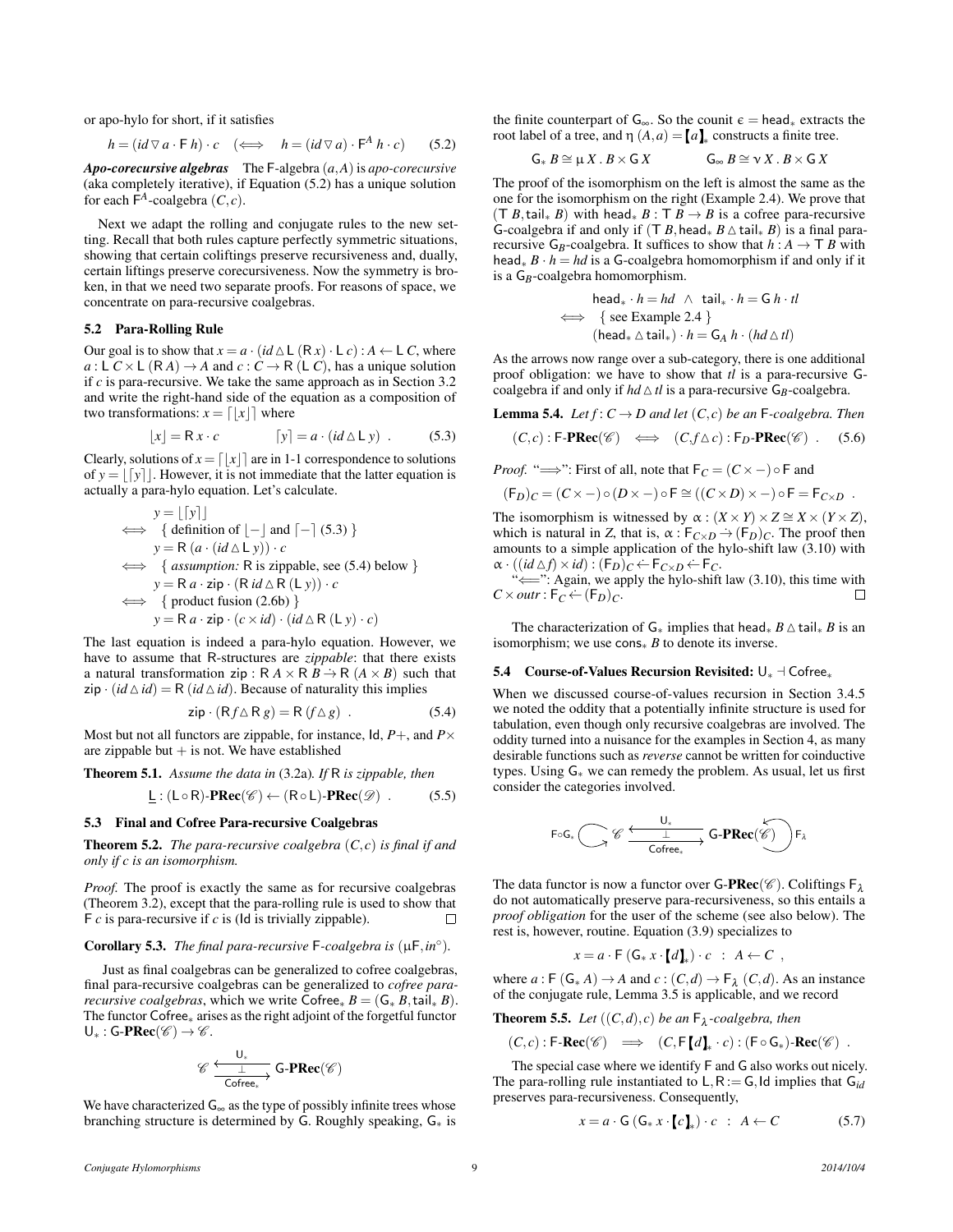has a unique solution if  $c: C \to G$  *C* is *para*-recursive. The coalgebra *c* has to be para-recursive, because it is used as an argument of  $-\mathbf{I}_*$ . The algebra *a* : G (G<sub>\*</sub> *A*)  $\rightarrow$  *A* now receives a G-structure of *finite* memo-tables that record the entire computational history.

### 5.5 Para-Conjugate Rule

Right adjoints preserve limits, in particular, binary products. Recall that the functor R preserves products if  $R (B_1 \times B_2)$  with R *outl* and R *outr* is a product of R  $B_1$  and R  $B_2$ . This implies that there is a natural isomorphism  $\iota : \mathsf{R} \overset{B}{B}_1 \times \mathsf{R} \overset{B}{B}_2 \cong \mathsf{R} \overset{\iota}{(B_1 \times B_2)}$  such that

<span id="page-9-2"></span>
$$
\iota \cdot (|f_1| \triangle |f_2|) = |f_1 \triangle f_2| \quad , \tag{5.8}
$$

for all  $f_i$ :  $A \to \mathsf{R} B_i$ . Because of RAPL the conjugate rule can be adapted without further ado.

**Theorem 5.6.** Assume the data in (3.4a). Then  

$$
L_{\sigma}: \mathsf{F}\text{-}\mathbf{PRec}(\mathscr{C}) \leftarrow \mathsf{G}\text{-}\mathbf{PRec}(\mathscr{D}) . \tag{5.9}
$$

*Proof.* Adopting the calculation for Theorem [3.4](#page-4-8) we reason

$$
x = a \cdot (id \triangle F x \cdot L_{\sigma} c) : A \leftarrow L C
$$
  
\n
$$
\iff \{ \text{definition of colifting } (2.2) \}
$$
  
\n
$$
x = a \cdot (id \triangle F x \cdot \sigma C \cdot L c)
$$
  
\n
$$
\iff \{ [- ] \text{ and } [- ] \text{ are isomorphisms } (2.3) \}
$$
  
\n
$$
[x] = [a \cdot (id \triangle F x \cdot \sigma C \cdot L c)]
$$
  
\n
$$
\iff \{ [- ] \text{ is natural } (2.4a) \}
$$
  
\n
$$
[x] = R a \cdot [id \triangle F x \cdot \sigma C \cdot L c]
$$
  
\n
$$
\iff \{ \text{R preserves products } (5.8) \}
$$
  
\n
$$
[x] = R a \cdot t \cdot ([id] \triangle [F x \cdot \sigma C \cdot L c])
$$
  
\n
$$
\iff \{ [- ] \text{ is natural } (2.4a) \}
$$
  
\n
$$
[x] = R a \cdot t \cdot ([id] \triangle [F x \cdot \sigma C] \cdot c)
$$
  
\n
$$
\iff \{ \sigma \dashv \text{ conjugates } (2.9b) \}
$$
  
\n
$$
[x] = R a \cdot t \cdot ([id] \triangle \tau A \cdot G [x] \cdot c)
$$
  
\n
$$
\iff \{ \text{product fusion } (2.6b) \}
$$
  
\n
$$
[x] = R a \cdot t \cdot ([id] \times \tau A) \cdot (id \triangle G [x] \cdot c) : RA \leftarrow C .
$$

The proof works by pushing  $|-|$  to work on the hylo *x*.

The conjugate rule allows for a unified treatment of most if not all recursion schemes. Now we feel the benefit of this unified approach: using the para-conjugate rule, generalizing the different schemes to para-hylos is a piece of cake. Table [1](#page-10-1) summarizes our findings. There is only one exception: course-of-values recursion. This particular instance of the conjugate rule relates hylos in the ambient category to hylos in the category of coalgebras. However, for para-hylos we need products, but these do not necessarily exist in categories of coalgebras. Fortunately, there is an easy way out. We postpone the treatment of course-of-values recursion until Section [5.6](#page-9-0) and first turn our attention to the easy cases.

In their most general form, the recursion schemes build on the canonical control functor. For the induced conjugate pair  $L \circ D \circ \eta$  η◦D◦R, the para-hylo equation becomes

$$
x = a \cdot (id \triangle L (D |x| \cdot c)) : A \leftarrow L C ,
$$

where  $a: C_C A \rightarrow A$  and  $c: C \rightarrow D C$ . Unravelling the definitions,  $C = L \circ D \circ R$  and  $F_C X = C \times F X$ , the algebra *a* is assigned the impressive type L  $C \times L$  (D  $(R A)$ )  $\rightarrow A$ . The entries in Table [1](#page-10-1) specialize the equation above to various adjunctions. There is a slight twist for accumulators: we use *outl*  $\triangle$  ... instead of *id*  $\triangle$  ..., otherwise *a* would receive *P* twice. (This is a cosmetic change.)

# <span id="page-9-0"></span>5.6 Course-of-Values Recursion Re-Revisited

It remains to show that

<span id="page-9-3"></span>
$$
x = a \cdot (id \triangle \mathsf{G}(\mathsf{G}_{\infty} x \cdot [c]) \cdot c) : A \leftarrow C \quad (5.10)
$$

has a unique solution if *c* is para-recursive. The idea for the proof is inspired by the treatment of Catalan numbers in Section [4:](#page-6-1) we integrate the arguments of *x* into the memo-table using  $(G_C)_{\infty}$ .

To convert between different types of memo-tables we make use of a natural transformation that changes the base functor. Let  $\alpha$ : F  $\rightarrow$  G, then  $\alpha_{\infty}$ : F $_{\infty}$   $\rightarrow$  G $_{\infty}$  is given by

$$
\alpha_\infty = \text{cons} \cdot (id \times \alpha \circ \alpha_\infty) \cdot (\text{head} \, \triangle \, \text{tail}) \enspace .
$$

Since cons is corecursive,  $\alpha_{\infty}$  is uniquely defined. (If all the necessary cofree coalgebras exist,  $(-)_{\infty} : \mathscr{C}^{\mathscr{C}} \to \mathscr{C}^{\mathscr{C}}$  can be turned into a *higher-order* functor, whose action on arrows is given by  $\alpha_{\infty}$ .) The transformation enjoys an attractive property, termed *functor fusion*:

<span id="page-9-4"></span>
$$
\alpha_{\infty} C \cdot [c] = [\alpha C \cdot c]. \qquad (5.11)
$$

The proof is left as the obligatory exercise to the reader. Using functor fusion we can rewrite Equation [\(5.10\)](#page-9-3) into the standard form for course-of-values recursion [\(3.12\)](#page-6-4).

$$
x = a \cdot G_C (G_{\infty} x \cdot [c]) \cdot (id \triangle c)
$$
  
\n
$$
\iff \{ \text{functor fusion } (5.11) \text{ and } outr \cdot (f \triangle g) = g \}
$$
  
\n
$$
x = a \cdot G_C (G_{\infty} x \cdot outr_{\infty} \cdot [id \triangle c]) \cdot (id \triangle c)
$$
  
\n
$$
\iff \{ outr_{\infty} : (G_C)_{\infty} \rightarrow G_{\infty} \text{ is natural } \}
$$
  
\n
$$
x = a \cdot G_C (outr_{\infty} \cdot (G_C)_{\infty} x \cdot [id \triangle c]) \cdot (id \triangle c)
$$
  
\n
$$
\iff \{ G_C \text{ is a functor } \}
$$
  
\n
$$
x = a \cdot G_C outr_{\infty} \cdot G_C ((G_C)_{\infty} x \cdot [id \triangle c]) \cdot (id \triangle c)
$$

The results of Section [3.4.5](#page-5-0) imply that the latter equation has a unique solution if  $id \triangle c$  is recursive, that is, if *c* is para-recursive.

As an aside, the algebra  $a \cdot G_C$  *outr*<sub>∞</sub> discards a lot of useful information. Noting that  $(G_C)_{\infty} A \cong G_{\infty} (C \times A)$ , the algebra has type  $C \times G$  ( $G_{\infty}$  ( $C \times A$ ))  $\rightarrow A$ : it receives the original argument and a memo-table that pairs each prior argument with its result, which has potentially useful applications.

Using an entirely analogous argument we can also show that the variant that uses a finite memo-table

$$
x = a \cdot (id \bigtriangleup G (G_* x \cdot [c]_*) \cdot c) : A \leftarrow C
$$

has a unique solution if *c* is para-recursive. Only the reason why the equations are uniquely defined changes: we essentially replace the statement "... is unique as the algebra *a* is corecursive" by "... is unique as the coalgebra *c* is para-recursive". Consider the base transformer  $\alpha_* : F_* \rightarrow G_*$  given by

 $\alpha_* = \text{cons}_* \cdot (id \times \alpha \circ \alpha_*) \cdot (\text{head}_* \triangle \text{tail}_*)$ .

This equation uniquely defines  $\alpha_*$  as tail<sub>\*</sub> is para-recursive. Using the analogue of functor fusion,  $\alpha_* C \cdot [c]_* = [\alpha C \cdot c]_*$ , we have

$$
x = a \cdot G_C (G_* x \cdot [c]_*) \cdot (id \triangle c)
$$
  
\n
$$
\iff \{ \text{see above } \}
$$
  
\n
$$
x = a \cdot G_C outr_* \cdot G_C ((G_C)_* x \cdot [id \triangle c]_*) \cdot (id \triangle c) .
$$

Note that *id*  $\triangle$  *c* is used as an argument to  $\llbracket - \rrbracket_*$ . By Lemma [\(5.4\)](#page-8-4) we know that  $id \triangle c$  is para-recursive if *c* is.

# <span id="page-9-1"></span>6. Application: Dynamic Programming II

*Catalan numbers revisited* We have laboured hard to make the implementation of dynamic programming algorithms simpler, and now we can reap the rewards. For the Catalan numbers we replace *Nat*∞, the type of non-empty colists, by *Nat*∗, the type of non-empty *lists*. Since *Nat*<sub>∗</sub> is an inductive type, we can actually convert memotables into standard non-empty lists.

> $nelist::\mathsf{Nat}_* v \rightarrow [v]$ *nelist*  $(Cons_* a (Zero)) = [a]$ *nelist* (*Cons*∗ *a* (*Succ as*)) = *a* : *nelist as*

 $\Box$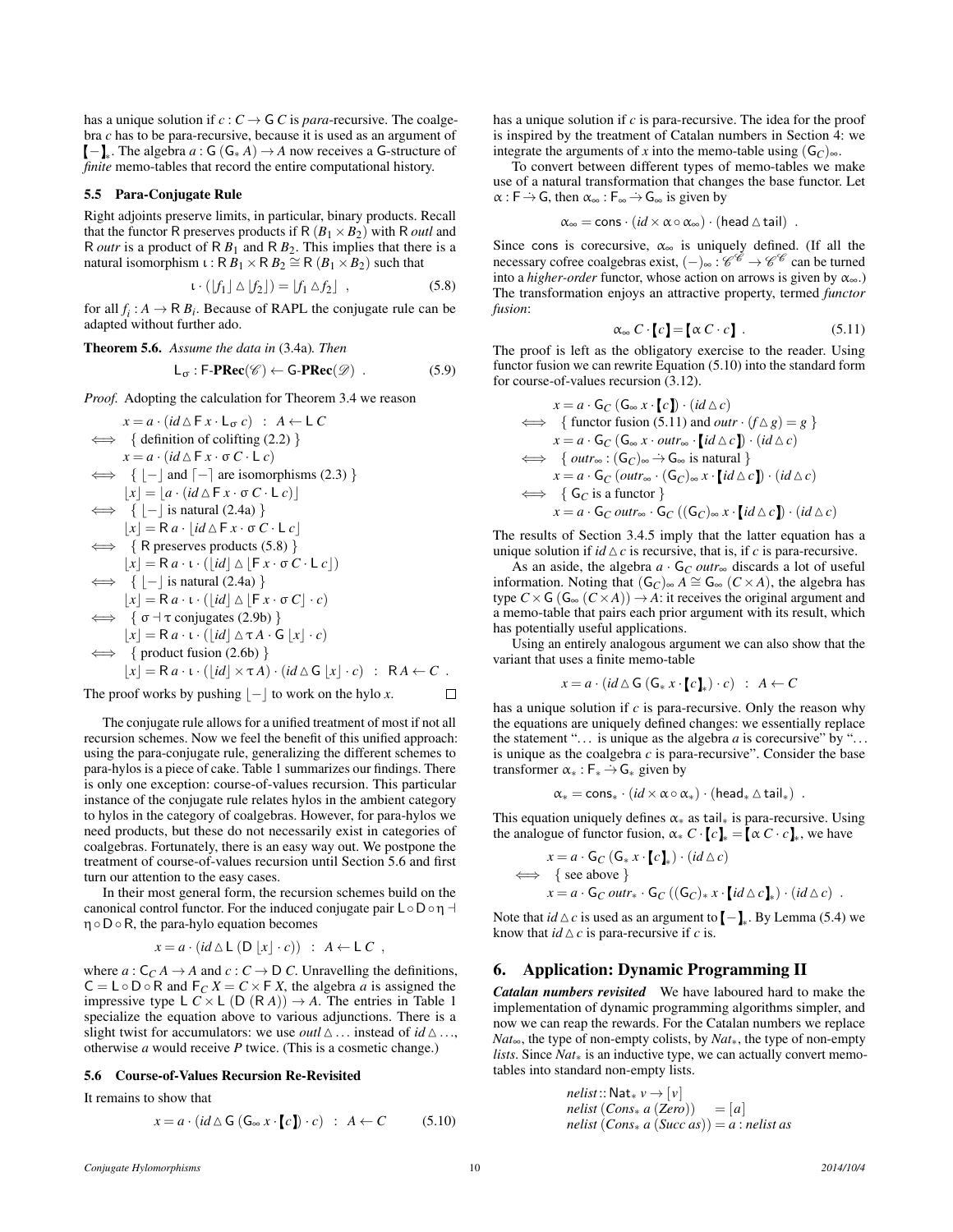| recursion scheme             | adjunction                                   | conjugates          | para-hylo equation                                                                                                                                                     | algebra                                                                                                      |
|------------------------------|----------------------------------------------|---------------------|------------------------------------------------------------------------------------------------------------------------------------------------------------------------|--------------------------------------------------------------------------------------------------------------|
| (hylo-shift law)             | $Id - Id$                                    | $\alpha$ + $\alpha$ | $x = a \cdot (id \triangle D \times \alpha C \cdot c)$ : $A \leftarrow C$                                                                                              | $a: C \times D A \rightarrow A$                                                                              |
| mutual recursion             | $\Delta$ + ( $\times$ )                      | ccf                 | $x_1 = a_1 \cdot (id \triangle D (x_1 \triangle x_2) \cdot c) : A_1 \leftarrow C$<br>$x_2 = a_2 \cdot (id \triangle D (x_1 \triangle x_2) \cdot c) : A_2 \leftarrow C$ | $a_1: C \times D$ $(A_1 \times A_2) \rightarrow A_1$<br>$a_2: C \times D$ $(A_1 \times A_2) \rightarrow A_2$ |
| accumulator                  | $-\times P$ $ (-)$ <sup><math>P</math></sup> | ccf                 | $x = a \cdot (outl \triangle ((D (\triangle x) \cdot c) \times P)) : A \leftarrow C \times P$                                                                          | $a: C \times D(A^P) \times P \rightarrow A$                                                                  |
| course-of-values $(\S 5.6)$  | $U_D \dashv \mathsf{Cofree}_D$               | ccf                 | $x = a \cdot (id \triangle D (D_{\infty} x \cdot [c]) \cdot c) : A \leftarrow C$                                                                                       | $a: C \times D(D_{\infty} A) \rightarrow A$                                                                  |
| finite memo-table $(\S 5.6)$ | $U_*$ $\dashv$ Cofree $_*$                   | ccf                 | $x = a \cdot (id \triangle D(D_* x \cdot [c]_*) \cdot c) : A \leftarrow C$                                                                                             | $a: C \times D(D_*A) \rightarrow A$                                                                          |

<span id="page-10-1"></span>**Table 1.** Different types of para-hylos building on the canonical control functor (ccf); the coalgebra is  $c : C \to D C$  in each case.

This allows us to frame *catalan* as an instance of [\(5.7\)](#page-8-5), where the coalgebra is simply  $in^{\circ}$ :  $\mathbb{N} \to \mathsf{Nat}$   $\mathbb{N}$ , and the algebra implements a convolution. Using the hylo-shift law with Nat ◦ *nelist* the algebra can actually work directly on lists.

 $\text{catalan} :: \text{Nat} \, [\mathbb{N}] \rightarrow \mathbb{N}$ catalan  $(Zero) = 1$ catalan  $(Succ xs) = sum (zipWith (*) xs (reverse xs))$ 

*Chain matrix multiplication* In *chain matrix multiplication* we must find the minimum number of scalar operations required to multiply a chain of matrices  $A_0 \ldots A_n$ , where each matrix  $A_k$  has dimensions given by  $a_k \times a_{k+1}$ . Multiplying a  $p \times q$  matrix by a  $q \times r$  matrix yields a  $p \times r$  matrix, costing (we assume) *pqr* scalar operations. Matrix multiplication is associative, of course, but different parenthesisations can lead to different costs.

The recurrence equation that solves this problem works by considering all the different splits, and minimizing the combined cost:

chain :: 
$$
(\mathbb{N}, \mathbb{N}) \to \mathbb{N}
$$
  
\nchain (i,j) | i == j = 0  
\n $i < j$  = minimum  $[a_i * a_{k+1} * a_{j+1} + ...$   
\nchain (i,k) + chain (k+1,j) | k \leftarrow [i..j-1]|.

The final answer for this is held in *chain*  $(0, n-1)$ , where *n* is the number of matrices that are being multiplied.

This is quite unlike previous examples, since the input type is not immediately inductive. To work around this, we can show that it is isomorphic to an inductive type. Some bounds checking reveals that the domain of *chain* is actually a subset of  $(N, N)$ , since the function is only defined when  $0 \le i \le j$ . Thus, the algebra needs access to only a triangle of previous values that can be represented as a set of pairs  $\mathbb{T} = \{(i, j) | 0 \leq i \leq j\}$ . It is easy to show that there is an isomorphism *tri* :  $\mathbb{N} \cong \mathbb{T}$  : *tri*<sup>○</sup> between the set of triangle pairs and the natural numbers, and this gives us that  $(tin, \mathbb{T})$  is initial, where  $t$ *tin* = *tri* · *in* · *Nat tri*<sup>°</sup>. Thus, the coalgebra  $\hat{t}$ *in*<sup>°</sup> is corecursive, and with appropriate choice of *tri*, can be given by:

$$
tin^{\circ} :: \mathbb{T} \to \text{Nat } \mathbb{T}
$$
  
\n
$$
tin^{\circ} (0,0) = Zero
$$
  
\n
$$
tin^{\circ} (i,j) | i := j = Succ (0,j-1)
$$
  
\n
$$
otherwise = Succ (i+1,j) .
$$

Here we record an efficient version of *tri*<sup>○</sup> that is based on the formula for triangle numbers,  $T(n) = \sum_{i=1}^{n} i = n(n+1)/2$ :

$$
tri^{\circ} :: \mathbb{T} \to \mathbb{N}
$$
  

$$
tri^{\circ} (i,j) = j * (j+1) 'div' 2 + j - i .
$$

The definition of the algebra chain requires particular attention to the relative indices: the base case is straightforward, but when  $i < j$  we must calculate the offset carefully.

 $chain::(T, Nat(Nat_* N)) \rightarrow N$ chain  $((i,j),\text{Zero})=0$ chain ((*i*,*j*),*Succ table*)  $|i == j = 0$ | *i*<*j* = *minimum* [*a<sup>i</sup>* ∗ *ak*+<sup>1</sup> ∗ *aj*+<sup>1</sup> +*u*+*v* | *k* ← [*i*..*j*−1], *Just u* ← [ $ext{next}(i,k)$ ], *Just v* ← [ $ext{next}(k+1,j)$ ]]  $where$   $extract(r,s) = lookup_*(tri^{\circ}(i,j) - tri^{\circ}(r,s) - 1, table)$ 

This definition closely mirrors the specification given by *chain*, except that rather than being recalculated, results are now extracted from the lookup table using  $lookup_*$  :: (N, Nat<sub>\*</sub> *a*)  $\rightarrow$  *Maybe a*, which, like its coinductive counterpart, is an accu-hylo. Although we are certain to have a unique solution, not all proof obligations are discharged: naturally, the correctness relies on whether the appropriate elements are indexed in the intermediate table.

The two examples have shown that the arguments provided to the algebra by para-recursive coalgebras are particularly convenient for dynamic programming algorithms with tricky indices.

# <span id="page-10-0"></span>7. Related Work

*Recursive coalgebras* The study of recursive coalgebras goes back to the work of Osius [\[25\]](#page-11-23) on categorical set theory, where he showed that every well-founded coalgebra of the powerset functor is recursive. Taylor [\[27\]](#page-11-24) generalized this result to set functors that preserve inverse images. Adámek et al. [\[1\]](#page-11-25) further demonstrated that for finitary set functors preserving inverse images, recursive coalgebras are equivalent to both parametrically recursive coalgebras and to the existence of homomorphisms into the initial algebra. Completely iterative algebras are dual to parametrically recursive coalgebras, and were investigated by Milius [\[24\]](#page-11-15), where we can glean the dual of some of the technical material in Section [5.](#page-7-0) Backhouse and Doornbos [\[2\]](#page-11-26) worked on reductivity of recursive *relational* coalgebras, including applications to hylo equations.

*Rolling rule* The origins of the rolling rule can be traced back at least to the work of Freyd [\[9\]](#page-11-27) on algebraically complete categories, which was later extended by Backhouse et al. [\[3\]](#page-11-28) to form the categorical fixed-point calculus. However, they only considered algebras and algebra-homomorphisms. Eppendahl [\[7\]](#page-11-22) analyzed Freyd's proof of the Iterated Square Lemma and noticed that an adjunction-like correspondence formed a core part of the proof. (He calls the correspondence a *pro-adjunction*, as hylomorphisms form a profunctor.) He further generalized (a weak form of) the Square Lemma to recursive coalgebras.

*Conjugate rule* An early instance of the conjugate rule can be found in the work of Bird and Paterson [\[5\]](#page-11-10). In order to show that generalized folds are uniquely defined, they discuss conditions to ensure that the equation  $x \cdot L$  *in* = Ψ *x* (or equivalently,  $x = \Psi x$ .